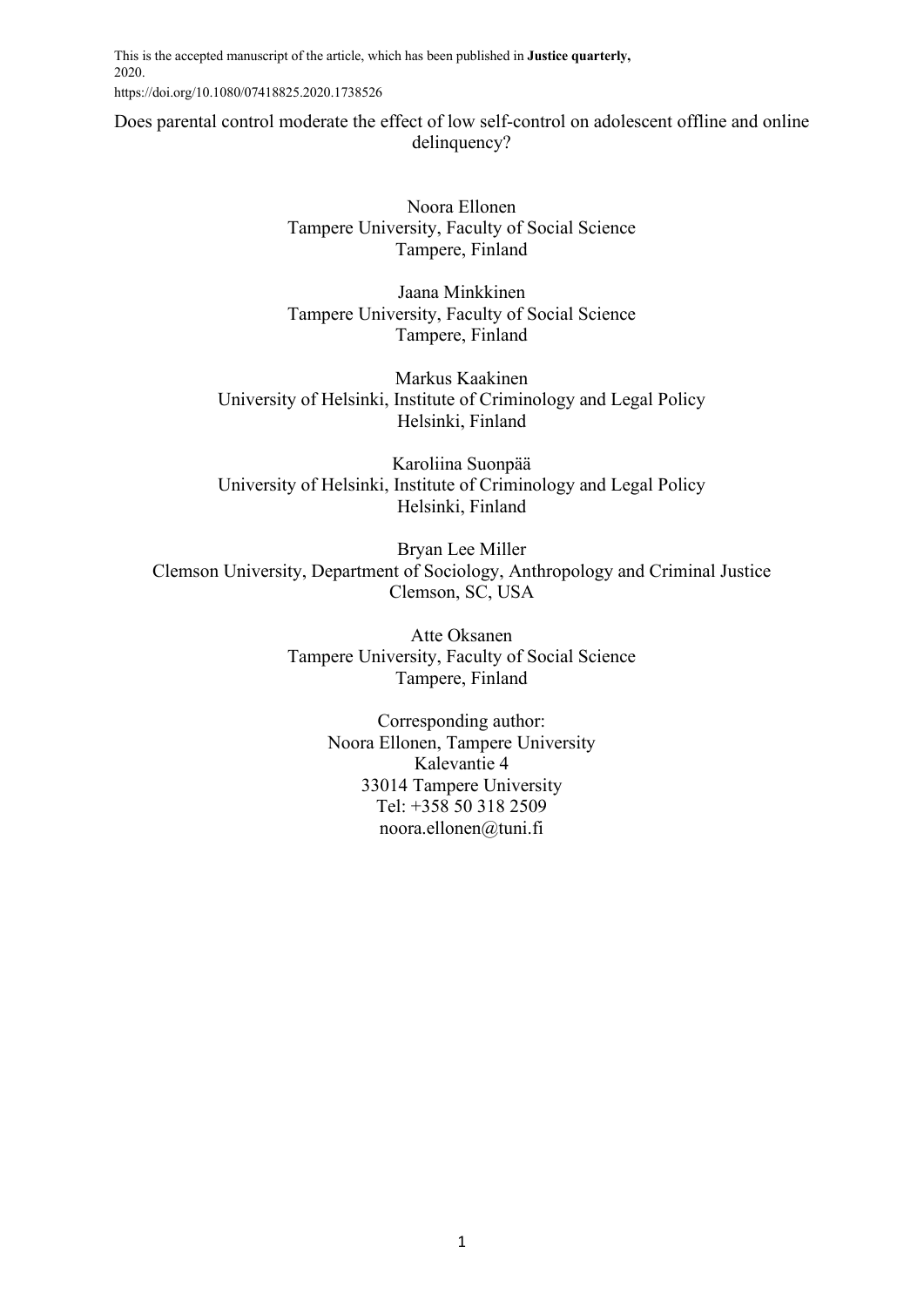# **Biographical notes**

**Noora Ellonen,** Dr. Soc. Sci., is a University Lecturer at Tampere University, Finland. She has extensive experience in studying violence against children among other types of interpersonal violence. [email: noora.ellonen@tuni.fi].

**Jaana Minkkinen**, Dr. Soc. Sci., is a postdoctoral researcher at Tampere University, Finland. Dr. Minkkinen has published in a variety of areas including adolescents' mental health, health behavior and school performance, well-being theory, suicide studies, and employee well-being.

**Markus Kaakinen**, Dr. Soc. Sci. is a postdoctoral researcher at the Institute of Criminology and Legal Policy at the University of Helsinki. His research focuses on youth crime and delinquency with a current emphasis on online aggression and hate crime.

**Karoliina Suonpää**, M. Soc. Sci., is a doctoral candidate at the Institute of Criminology and Legal Policy, University of Helsinki. Her dissertation research is focused on social disadvantage and criminal careers of violent offenders. [email: karoliina.suonpaa@helsinki.fi].

**Bryan Lee Miller**, Ph.D., is an Associate Professor at Clemson University, recent Fulbright Scholar at Tampere University, and Chair of the Division of Drug and Alcohol Research Section of the Academy of Criminal Justice Sciences. His research focuses on drugs and society, criminological theory, and criminal justice policy. [email: BLM2@clemson.edu].

**Atte Oksanen**, Dr. Soc. Sci., is professor of social psychology at Tampere University, Finland. His recent research has focused on social media, online communities, and cyberhate. He has published in a variety of areas including youth studies, drug and alcohol research, and criminology (e.g. *Criminology* and *European Journal of Criminology*) [email: atte[.oksanen@tuni.fi\]](mailto:oksanen@tuni.fi).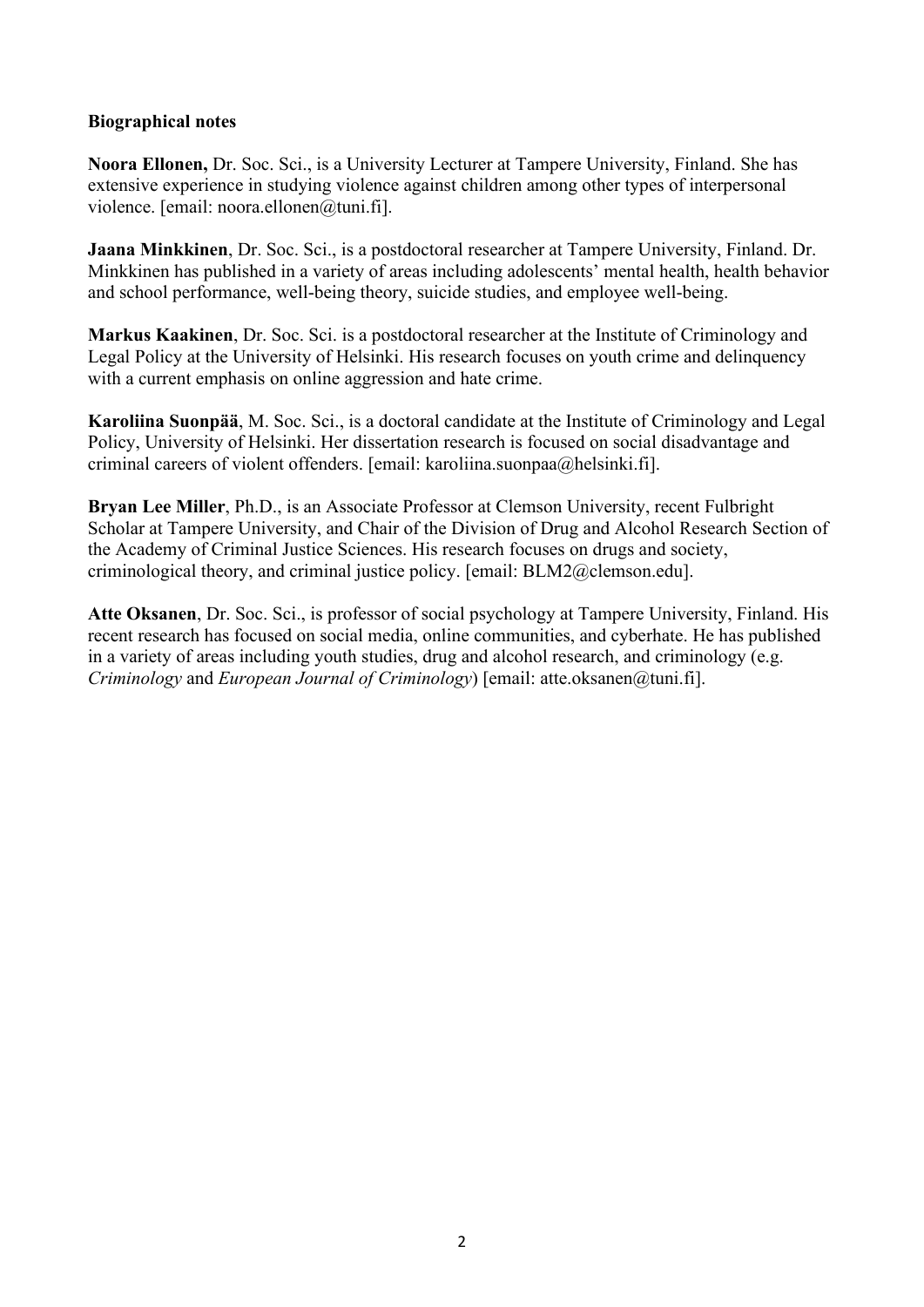### **Abstract**

The article elaborates on central interpretations of the general theory of crime regarding parental control, self-control, and delinquency by analyzing the effect of parental control on the association between low self-control and adolescents' offline and online delinquency. Analyses employ mediation and moderation models via structural equation modelling with a nationally representative sample of Finnish adolescents ( $N = 6,061$ ). Results indicate parental control had direct and indirect associations (via self-control) with offline delinquency. Whereas, parental control had only an indirect association with delinquency online. The direct association between self-control (internal control) and offline and online delinquency was moderated by parental social control (external control). General theory of crime provides a useful perspective for exploring the effect of parental control on adolescents' delinquency. Findings bring new evidence on the dynamics between low self-control and parental control. Future studies should continue investigating the interplay between internal and external controls.

**Keywords**: Delinquency, adolescents, online delinquency, self-control, parental control, the General Theory of Crime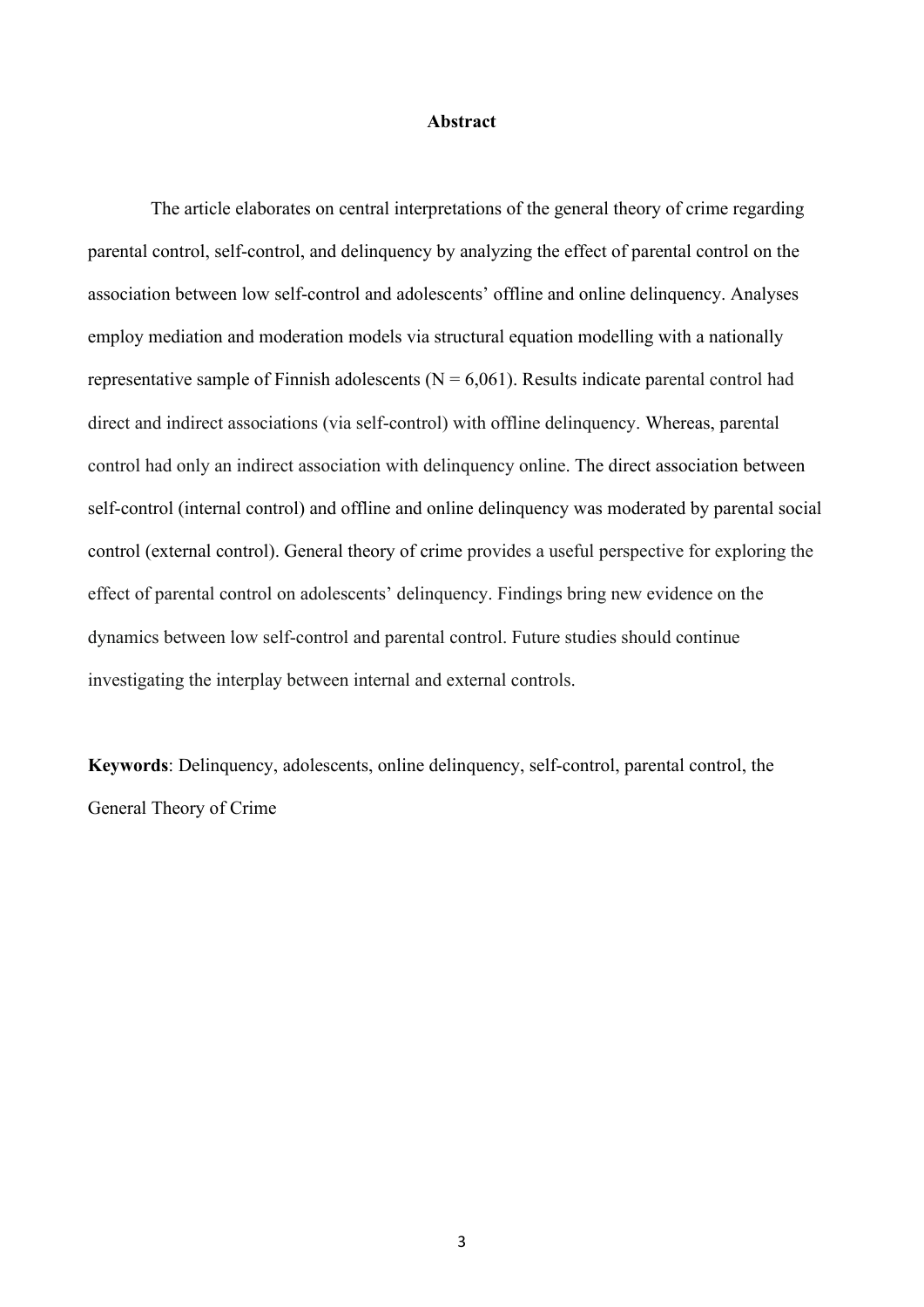## **INTRODUCTION**

The general theory of crime (GTC) by Gottfredson and Hirschi (1990) is one of the most influential criminological theories in contemporary criminology. The theory has increased the understanding of individual variations in crime involvement by arguing that differences in the propensity to commit criminal acts are due to differences in self-control. GTC has inspired an impressive array of theoretical and empirical research and gained extensive empirical support (Pratt & Cullen, 2000; Vazsonyi, Mikuska & Kelley, 2017).

The theory argues that self-control is the main cause of all types of criminal behavior. The argument has gained substantial support regarding traditional types of crime, such as violent behavior (e.g. Vazsonyi et al., 2017), but findings regarding newer types of crime, such as online delinquency, are more rare and have yielded mixed findings (Bae, 2017; You & Lim, 2016; Holt et al., 2012; Bossler & May, 2012; Moon, McCluskey & McCluskey, 2010; Vazsonyi et al., 2012). The theory suggests that self-control is created in the attachments formed early in life between parents or other caregivers and children and then remains stable throughout the child's life. Further, the theory argues that both delinquency and weak social bonds are originally the products of low self-control implying that the effect of parental bonds later in life on delinquency is mediated by self-control (Gottfredson & Hirschi, 1990; Hirschi & Gottfredson, 1994). However, several empirical criminological studies have shown that the effect of parental control also has an independent direct effect on adolescents' delinquency (Muftić & Updegrove, 2018; Perrone, Sullivan, Pratt & Margaryan, 2004), that parental control may even substitute for low self-control to a certain extent (Hirtenlehner & Meško, 2018), and that parental monitoring is related to positive development of self-control in later adolescence (Brauer, 2016).

These findings have been interpreted as non-supportive for GTC. However, these studies have failed to address all aspects of GTC in order to draw comprehensive conclusions about the usefulness of the theory. The relationship may be more complex as parental controls could impact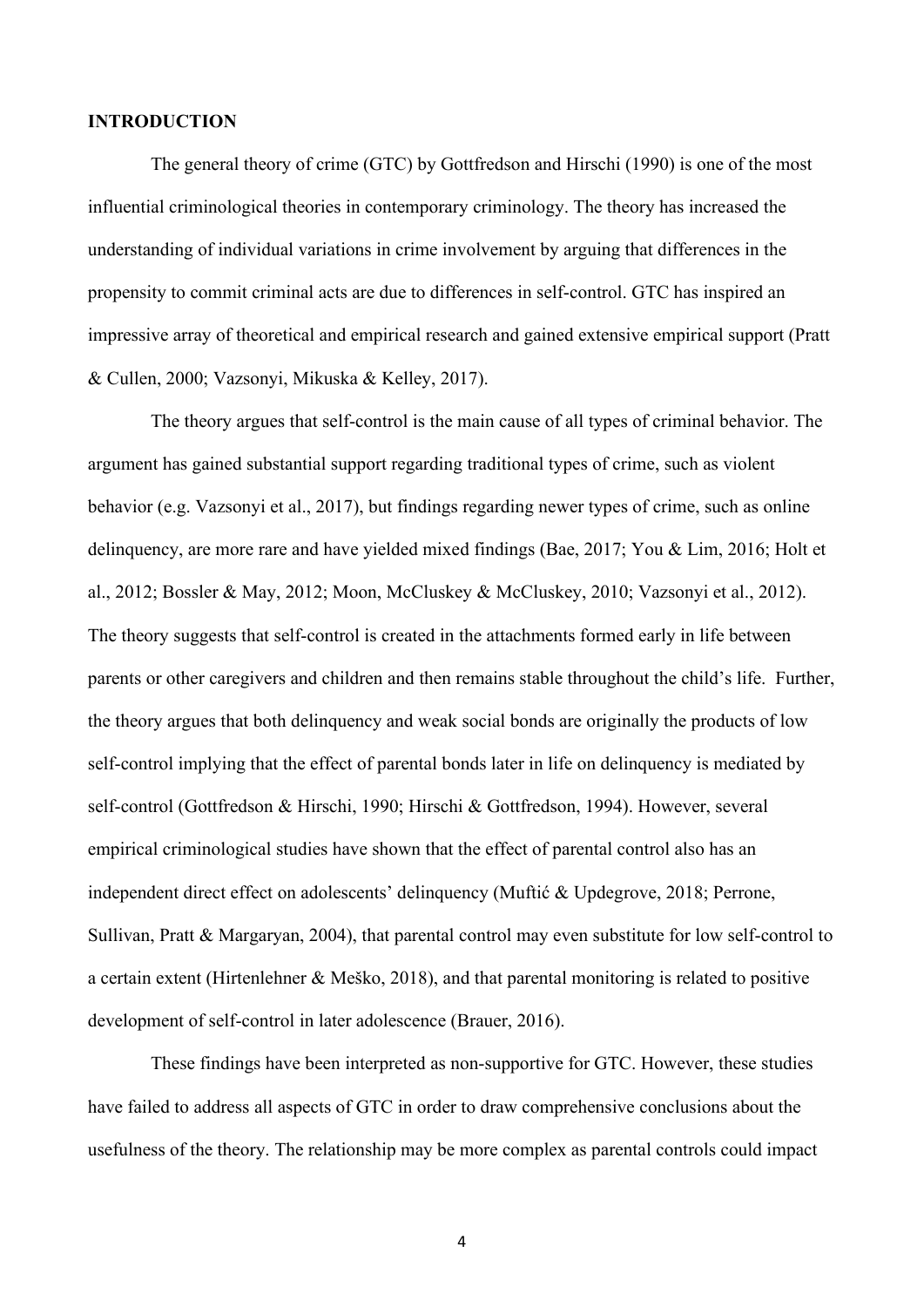decision-making by limiting the opportunities a youth with low self-control has to engage in delinquency. Additionally, in their later work (e.g. Hirschi, 2004), self-control is defined as a "tendency to consider the full range of potential costs of a particular act." One contemporaneous consequence is the influence of one's actions on social bonds. Here Hirschi underscores the importance of the opinions of others, such as family members or teachers. In other words, the effect of a criminal act on these bonds could be considered a crucial element in the decision-making process whether to engage in criminal behavior. Further, research directly examining the relationship between internal and external controls have been limited in their methodological designs, meaning that comprehensive conclusions regarding parental control, self-control, and different types of delinquency remain. This study attempts to fill this gap by analyzing the role of parental control in adolescents' delinquency. First, we test if the relationship between weak parental control and increased delinquency is mediated by low self-control, and second, we test if parental control moderates the relationship between low self-control and delinquency. The study employs structural equation modelling (SEM) with a nationally representative sample of Finnish adolescents ( $N = 6,061$ ). Additionally, analyses are conducted on forms of both offline and online delinquency, where offline delinquency is evaluated by the use of physical violence and online delinquency is measured by engaging in online bullying.

# **Self-control and criminal behavior**

According to GTC, criminal acts are exciting, risky, and provide immediate and easy gratification. Individuals with lower self-control have a tendency to respond to tangible stimuli in the immediate environment and tend to not take into consideration the full range of potential costs of criminal behavior (Gottfredson & Hirschi, 1990; Hirschi, 2004). GTC considers self-control to be an individual trait. It is a "general explanatory concept that can be measured independently of the phenomenon it is alleged to cause, and it is thus directly testable" (Gottfredson & Hirschi, 1990, p. 120).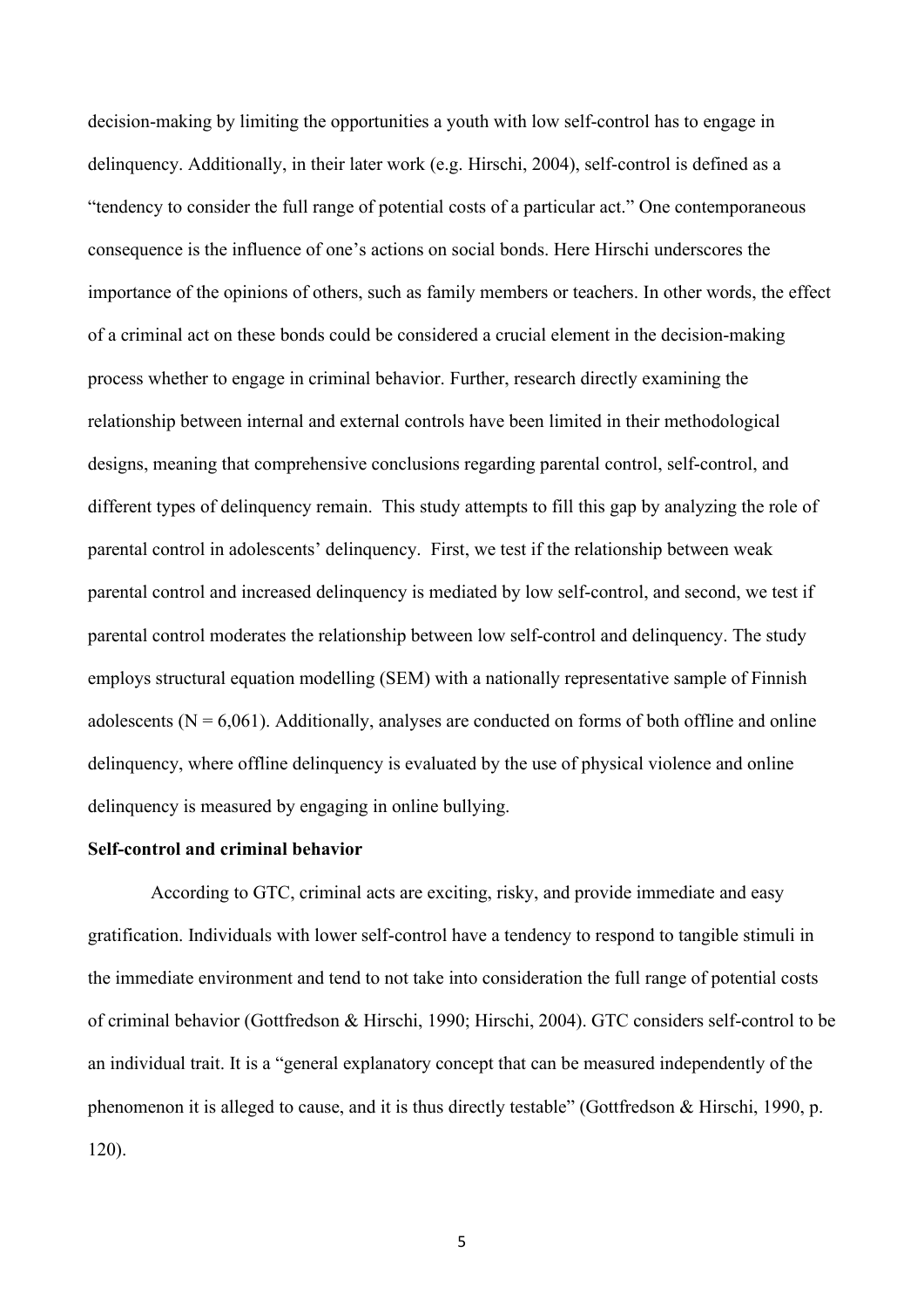The role of the environment in explaining delinquency is secondary to having low selfcontrol, although important. The environment only provides (or not) an opportunity to express this individual propensity. This theoretical proposition is derived from developments in routine activity theories, which focus on situational elements of crime as it typically occurs (Cohen & Felson, 1979). Therefore, according to routine activity theory, crimes take place in situations in which a potential offender meets a potential victim without supervision. GTC assumes that differences between people with varying levels of self-control interact in settings that vary in the opportunities for crime and delinquency. Thus, routine activities theory is not intended to explain the causes of criminal behavior, but provide insight into why crime occurs in a particular place at a particular time and is compatible with theories dealing with individual differences in the propensity to commit criminal acts such as low self-control.

Existing empirical research has shown that the role of low self-control in explaining criminal behavior is evident. There are two extensive meta-analyses of the literature concluding that there are significant effects from low self-control on delinquency with a variety of study designs (Pratt & Cullen, 2000; Vazsonyi et al., 2017). Although, these studies have mainly focused on traditional types of criminal behavior, such as violent behavior or property crime. Studies analyzing the effect of low self-control on online delinquency are less common even though online delinquency has become a more frequent form of delinquency among adolescents (Keipi, Näsi, Oksanen & Räsänen, 2017). Most of these studies have also found a relationship between low selfcontrol and delinquency online (Bae, 2017; You & Lim, 2016; Holt et al., 2012; Moon et al., 2010), but are based on non-Western samples (Bae, 2017; You & Lim, 2016; Moon et al., 2010) or small Western college samples (see however, Holt et al., 2012; Vazsonyi et al., 2012). Therefore, more research evaluating self-control and online delinquency is needed.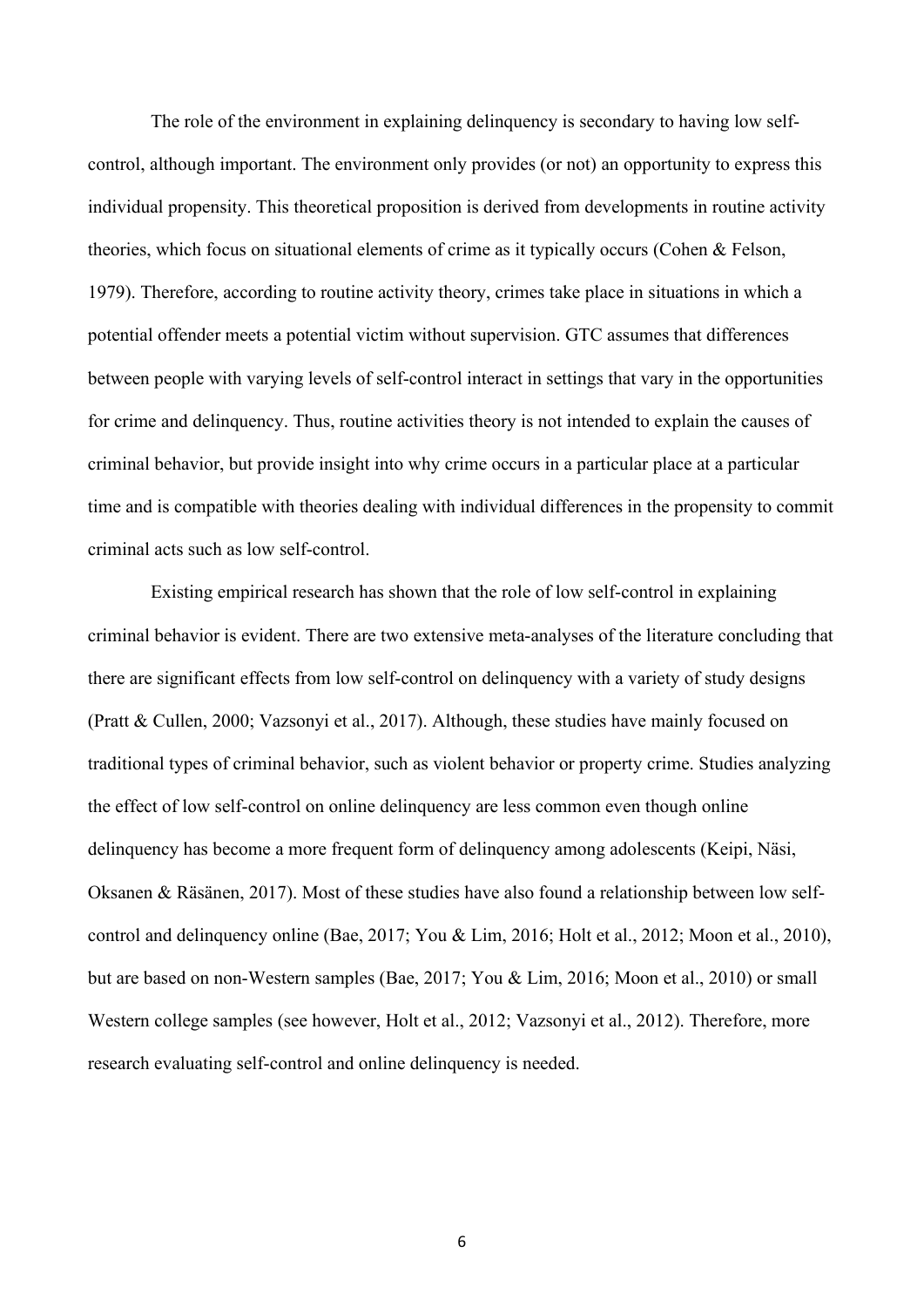### **The relationship between self-control and parental control**

According to Gottfredson and Hirschi (1990), self-control is created in attachments formed early in life between parents or other caregivers and the child. This child-rearing model accounts for the origins of self-control and argues that a lack of parental supervision, discipline, and affection creates low self-control in early childhood. The level of self-control remains relatively stable after the age of responsibility, which is estimated to be between 8 and 10 years old (Hirschi, 2004).

The meaning of parental control changes in the GTC along with child's age. In early childhood, parental control has a meaningful and active role in the *creation* of self-control. Then when children get older, if they develop low self-control, they will have cold and brittle relationships with their parents leading to weak social bonds (Gottfredson & Hirschi, 1990, p. 157). Therefore, after childhood, social relationships – even with parents – have been theorized to have less impact on delinquency (Gottfredson & Hirschi, 1990; Wright et al., 1999). This argument has created confusion regarding the relationship of self-control, parental control, and delinquency, at least partly because of the complex role of parental control in shaping self-control during childhood and the tendency of adolescents with low self-control to constrain the influence of family and other social institutions later in life.

Vazsonyi and Belliston (2007) argued that this confusion is caused by a fundamental misunderstanding of the theory. They argue it is a misinterpretation of the theory to suggest that self-control is the sole predictor of deviance. Accordingly, they note that Gottfredson and Hirschi meant self-control to be considered as a probabilistic factor in understanding the etiology of crime and not a deterministic one, which leaves room for other factors to explain crime, such as socialization (Vazsonyi & Belliston, 2007, p. 508). Therefore, empirical findings of both direct and indirect effects of parenting on criminal or deviant behavior after childhood would be in accordance with the theory.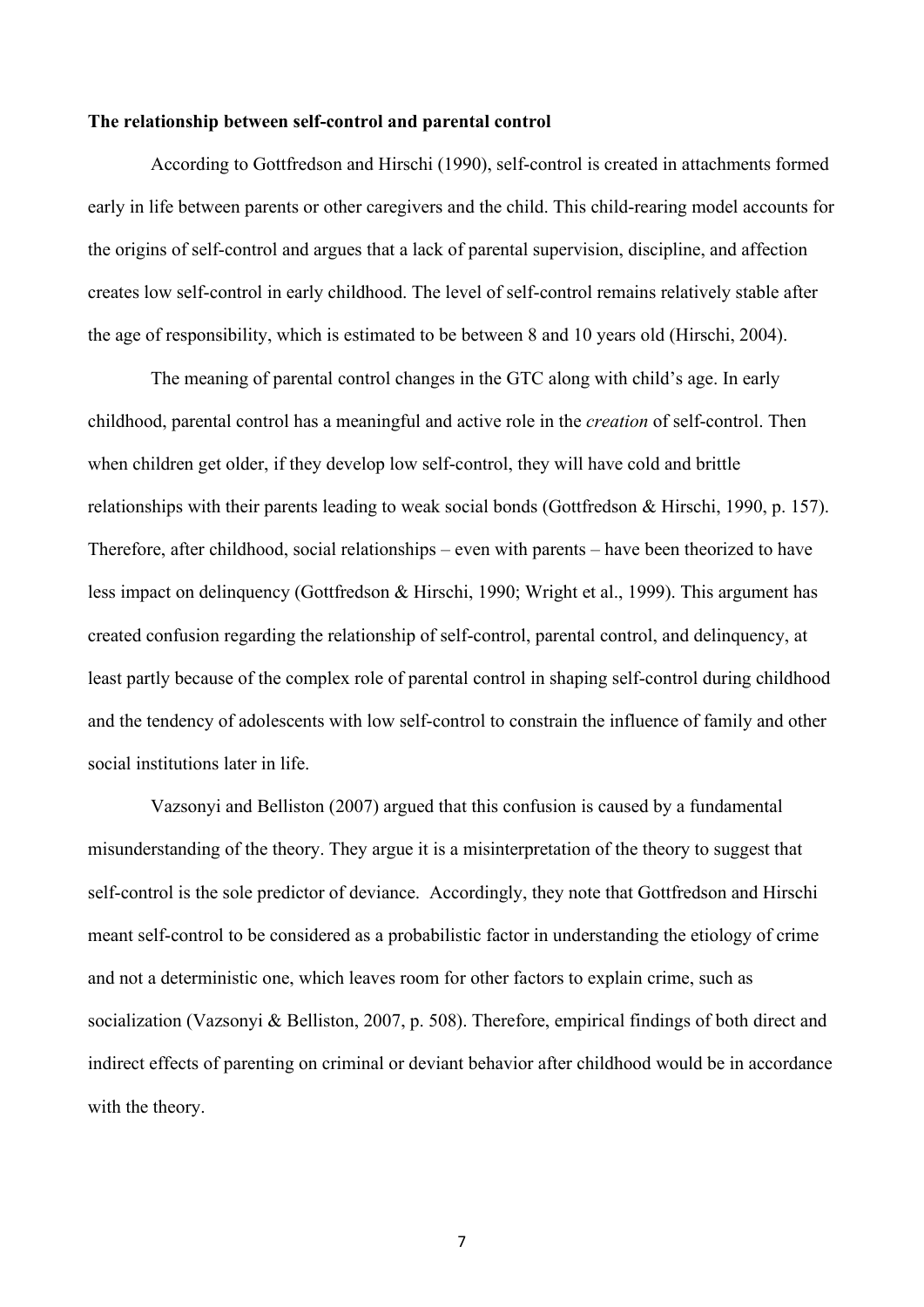Further complicating this relationship, the stability postulate – that self-control does not change after the age of responsibility – has also been challenged especially from the point of view of social learning theory (Akers, 1973; Akers, 1998; Pratt et al., 2010). While both self-control and social learning theory argue that what ultimately causes crime is the result of socialization, they differ fundamentally in their approach to behavioral change. As described above, self-control theory assumes that low self-control is caused mainly by ineffective parenting, and improvements in the individual's self-control after childhood is deemed to be difficult, while social learning theory both allows for and emphasizes socialization and re-socialization effects. This expectation is consistent with several other criminological theories, such as life-course criminology, which argues that life course trajectories can shape the level of self-control (e.g. Sampson & Laub, 1993; 2003), and situational action theory which emphasizes the interplay of internal and external forms of control by describing the process of choice as an interaction between an individual's crime propensity and their criminogenic exposure (Wikström, 2010; 2014).

Earlier empirical studies scrutinizing the complicated relationship between self-control and parental control have reported mixed results (Arneklev, Cochran & Gainey, 1998; Hay & Forrest, 2006; Turner & Piquero, 2002; Winfree, Taylor, He & Esbensen, 2006; Vazsonyi & Jiskrova, 2018), but many of them have reported direct effects between parental control and adolescent delinquency (Brauer, 2017; Finkenauer, Engels & Baumeister, 2005; Jennings, Higgins, Akers, Khey & Dobrow, 2013; Muftić & Updegrovel, 2018; Nakhaie, Silverman & LaGrande, 2000; Perrone et al., 2004; Unnever, Cullen & Pratt, 2003). Additionally, there is research evidence suggesting that parental monitoring is related to positive development of self-control even in later adolescence. And, thus, research has found the association between parental control and delinquency in later adolescence to be partly mediated via self-control (Brauer, 2016; Finkenauer et al., 2005). With the noted exception of Vazsonyi and Belliston (2007), these findings of direct effects have often been interpreted as non-supportive for GTC.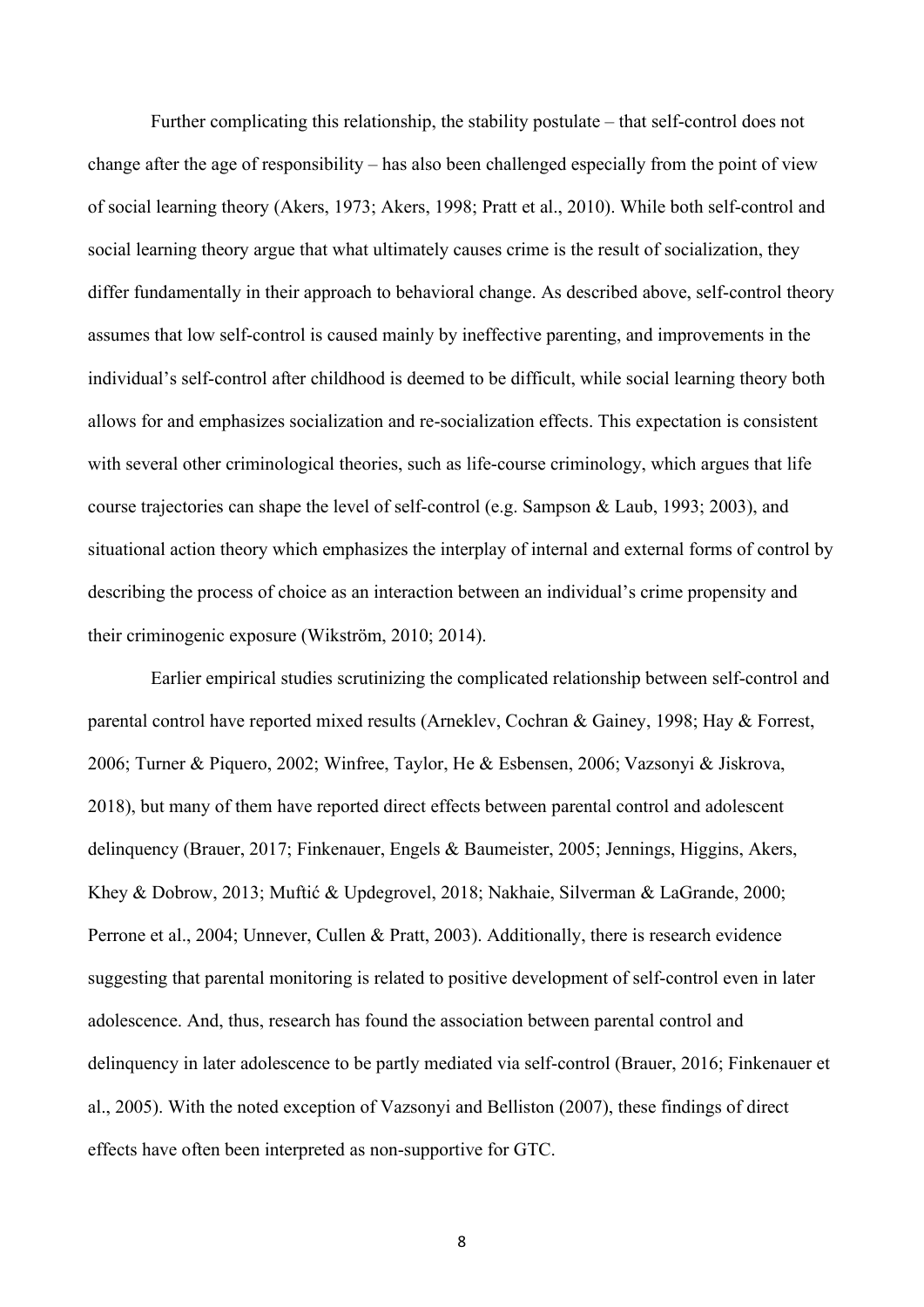In addition to the direct effects of social control, the interaction effects between social control and self-control on delinquent behavior have been reported (Nakhaie, Silverman & LaGrande, 2000; Wright, Caspi, Moffitt & Silva, 2001). Wright and colleagues (2001) reported empirical evidence for their proposed "social protection hypothesis" in which prosocial bonds or external social control exercise a crime-dampening effect, particularly among individuals with a high propensity for crime, such as those with low self-control. The suggested protected effect of parental control was examined by Hirtenlehner and Meško (2018) who analyzed moderation effect between parental control, self-control, and offending among Slovenian adolescents. They found that external control was more effective in preventing adolescents' criminal offending when internal control was low. However, the interaction (moderation) between self-control and parental control did not significantly predict offending. Doherty (2006) studied desistance from crime among serious juvenile delinquents and did not find any interaction between internal and external control. Further, in the Ousey and Wilcox study (2007), confirmation of the interaction hypothesis was dependent on the type of delinquency measured. Although, these studies have mainly been based on theoretical frameworks other than GTC.

The interplay between internal and external controls has also received interest in deterrence research (see e.g. Dölling, Entorf, Hermann & Rupp, 2009; Loughran, Paternoster & Weiss, 2016; Paternoster, 2010; Paternoster & Bachman, 2013; Pratt, Cullen, Blevins, Daigle & Madensen, 2006; Wikström, 2008; Wright, Caspi, Moffitt & Paternoster, 2004). For instance, in a recent study by Walters (2018), the association between parental knowledge and youth delinquency was mediated by time spent in unsupervised routine activities. However, these studies utilize a different theoretical framework which emphasizes the deterrability aspect of social control, whereas GTC emphasizes the effects of attachments and social bonds related to social control.

Finally, the studies on the dynamics of the internal and external control have focused solely on offline delinquency. Some studies include both self-control and social control in explaining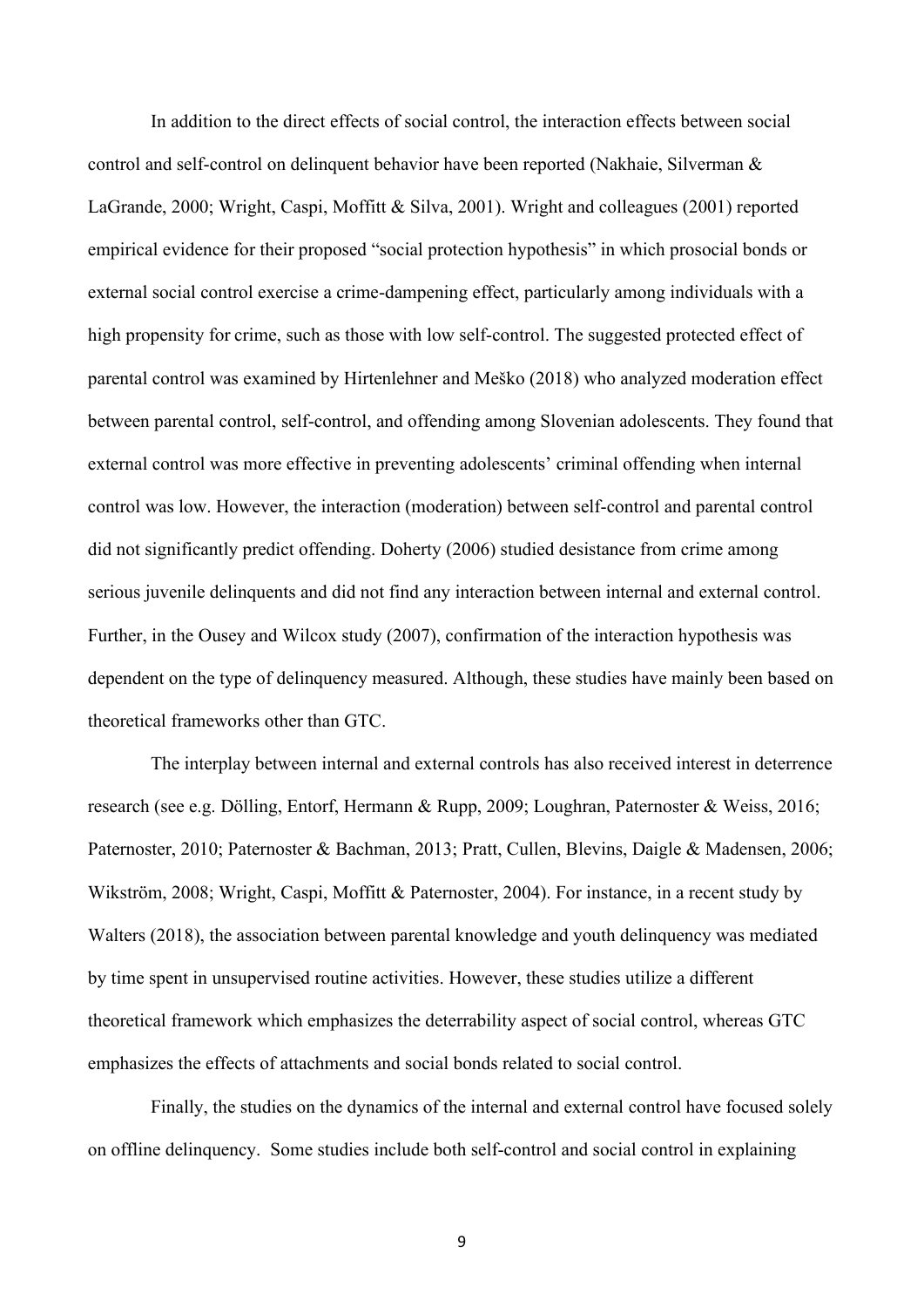online delinquency as independent factors, but the interaction between these have not been studied (Bae, 2017). Holt and colleagues (2012) explored the mediation effect between peer relations and self-control on online delinquency but their study did not include measures of social control.

To conclude, there is ambiguity in research derived from GTC on whether the effect of parental control on adolescents' delinquency is fully mediated by self-control after early childhood formulation of self-control. However, most of these studies have failed to address all aspects of GTC in order to draw comprehensive conclusions about the usefulness of the theory. First, only few studies focused particularly on parental control, which would be the most relevant form of social control from a GTC perspective (Brauer, 2016; Finkenauer et al., 2005). Studies have used general measures of social control, through which social control by peers, family members, and the neighborhood have been combined (Nakhaie et al., 2000; Wright et al., 2001) or have focused only on neighborhood social control (Meier et al., 2008; Jones & Lynum, 2009). Finally, studies on interaction between internal and external control have used either moderation or mediation in their analytical strategy, not taking into account both possible ways of interaction.

# **Current Study**

Utilizing GTC, the goals of this study are to explore in a sample of adolescents if 1) the relationship between weak parental control and increased delinquency is mediated by low selfcontrol and if 2) parental control moderates the relationship between low self-control and delinquency. Thus, our analyzes go beyond previous studies (e.g. Wright et al., 2001; Hirtenlehner & Mesko, 2018) by including both moderation and mediation in the models simultaneously. The effect of parental control on the association between low self-control and delinquency is evaluated using Structural Equation Modeling (SEM) with a nationally-representative sample of Finnish adolescents ( $N = 6,061$ ). Given our cross-sectional data, estimated associations in our structural equation models cannot be interpreted as causal relationships. Instead, all the modelled associations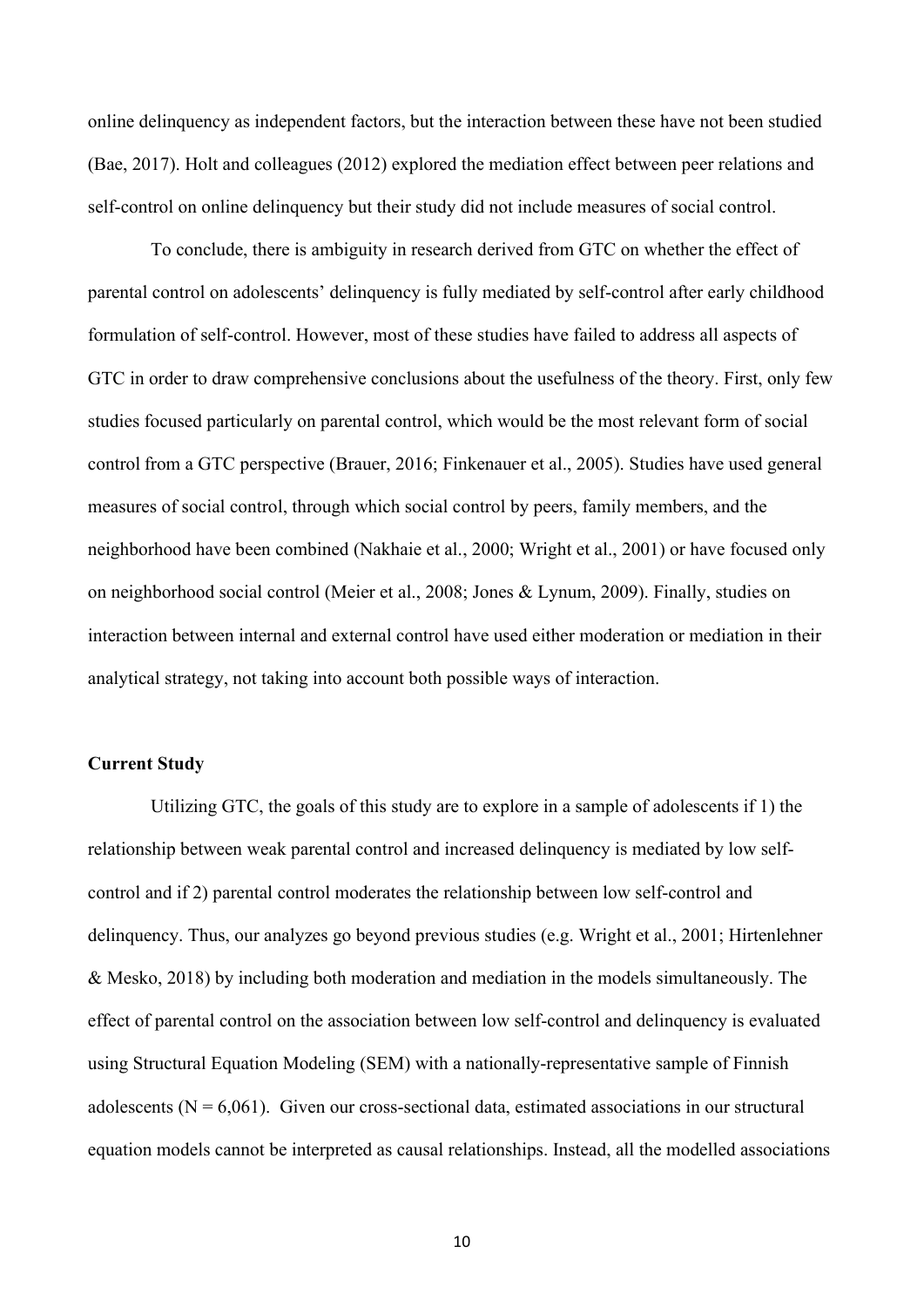and their directions are based on our theoretical model. Analyses are conducted separately on both offline and online delinquency, where offline delinquency is evaluated by measures of physical violence and online delinquency is evaluated by bullying on social media. Thus, the primary research question is whether the effect of parental control is fully mediated via low self-control on adolescents' delinquency, when individual background variables as well as measures of routine activities to evaluate opportunity are taken into account? (See Figure 1). The aim is to bring more insight to the empirical adequacy of GTC regarding parental control, self-control, and different types of delinquency.

[Insert Figure 1 here]

### **METHODOLOGY**

#### **Data**

The analyses employ data from the 2016 Finnish Self-Report Delinquency survey (FSRD). The FSRD survey consists of a series of nationally representative self-report surveys that focus on juvenile delinquency in Finland that has been collected eight different times since 1995. The data are based on random samples of schools drawn up by Statistics Finland, the national agency for collecting statistics. The size of the school and type of community were considered in the sampling strategy (a stratified one-stage cluster sample with probability proportional to its size). Data was collected using an anonymous online survey, which respondents filled out during their school day using a computer either in the school computer laboratory or in a classroom (i.e. laptops). Respondents consisted of Finns attending the ninth grade (aged 15 to 16 years old), which is the final year of Finnish mandatory education.

The 2016 survey had 6,061 respondents with a response rate of 79%. For the empirical analyses, two separate data sets were utilized to analyze offline and online delinquency in separate models. Weights were used to adjust for sampling technique and non-response related factors. Of 6,061 respondents 49% were male and 51% female students. Approximately 16% of the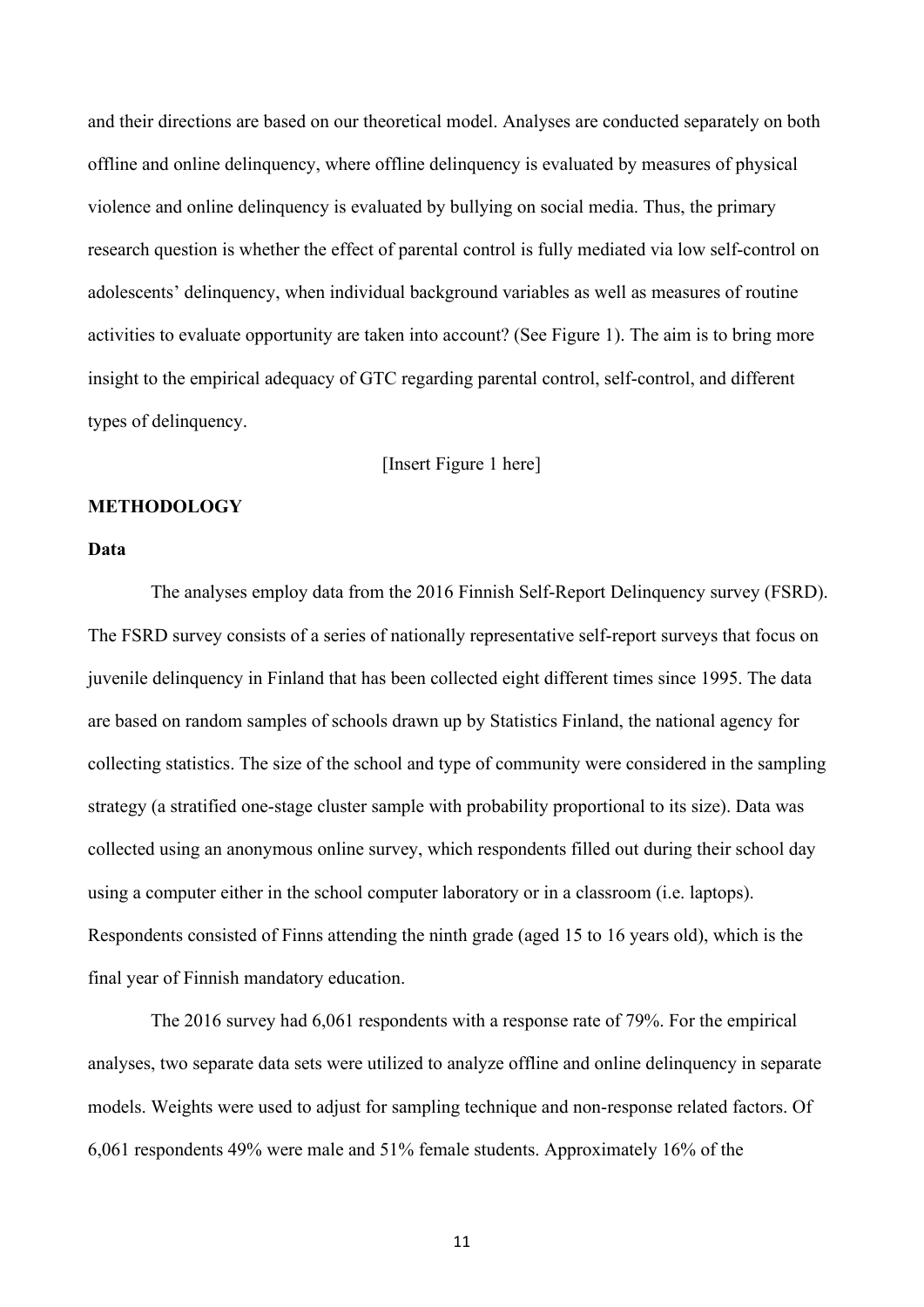respondents attended a school located in Helsinki, the capital region of Finland, 52% in other urban areas, 18% in densely populated non-urban areas, and 14% in rural areas**.**

### *Measures*

*Offline delinquency* is a dichotomous variable measuring whether the respondents have engaged in one of the following acts at least once during the last 12 months: bullied someone at school or on the way to school, beaten up someone, participated in a fight in a public place, or robbed somebody. *Online delinquency* is a dichotomous variable measuring whether the respondent has threatened or deliberately hurt somebody via email, a text message, or in social media at least once during past 12 months. Based on the follow-up question, acts perpetrated through social media (10%) could be separated from the others given their more public nature and how social media platforms have become an environment for aggressive behavior, such as cyberbullying (Zych et al., 2015) and cyber violence (Kaakinen et al., 2018; Peterson & Densley, 2017). Therefore, only threats and harm conducted through social media were included in the analysis to describe online delinquency.

In forming the offline delinquency and online delinquency variables, a combined variable was formed first describing four categories: engaged in neither, engaged only in offline delinquency, engaged only in online delinquency, and engaged in both. To be able to analyze the differences in associations between self-control and offline delinquency and self-control and online delinguency, those respondents who engaged in both types of delinguency were excluded ( $n = 240$ , 4% of all respondents). Two separate dichotomous variables (offline delinquency and online delinquency) were constructed from the rest of the categories.

*Low self-control* was measured using the nine-item standard International Self-Reported Delinquency study (ISRD) self-control scale (Marshall & Enzmann, 2012, p. 292) which is loosely based on the Grasmick et al. self-control scale (Grasmick, Tittle, Bursik & Arneklev, 1993). Items are: 1) "I often do whatever brings me pleasure here and now, even at the cost of some distant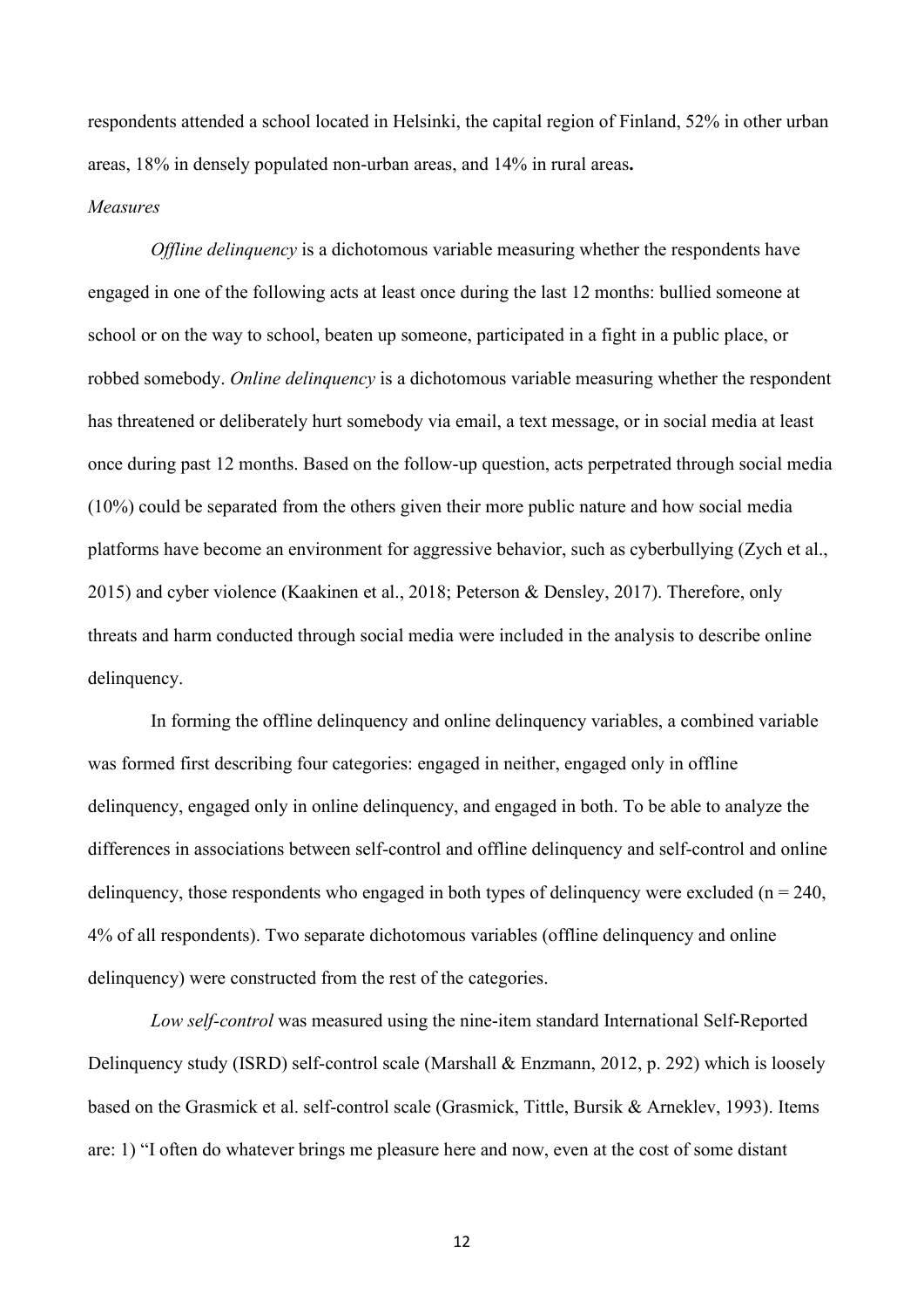goal," 2) "I will try to get the things I want even when I know it's causing problems for other people," 3) "I often act on the spur of the moment without stopping to think," 4) "I'm more concerned with that happens to me in the short run than in the long run," 5) "I try to look out for myself first, even if it means making things difficult for other people," 6) "Excitement and adventure are more important to me than security," 7) "If things I do upset people, it's their problem, not mine," 8) "Sometimes I will take a risk just for the fun of it," 9) "I like to test myself every now and then by doing something a little risky." Items were scaled from one to four  $(1 =$ disagree,  $4 =$  agree). For the descriptive results, a summed continuous variable was constructed from these items (Cronbach alpha =  $0.88$ ) suggesting the higher the value, the lower the selfcontrol. In the SEM models, the latent construct of self-control was estimated including three constructs: impulse (items 1, 3, 4), risk-seeking (items 6, 8, 9,) and self-centered (items 2, 5, 7; see Data Analysis).

*The parental control* variable was based on a combined set of four items on parental supervision. These were 1) "When I go out, my parents ask who I go out with," 2) "My parents know where I am after school," 3) "My parents follow up on my grades," and 4) "My parents make sure that I go to bed early," each on a scale from 1 to 5 ( $1 =$  never,  $5 =$  always). For the descriptive analysis, items were summed up for one continuous variable (Cronbach alpha  $= 0.79$ ). In the SEM models, the latent construct for parental control was estimated (see Data Analysis).

The *risky routine activities* variable was based on a combined set of three items describing the way respondents spend their free-time. These were 1) "I hang around with my friends in public places after 9 pm," 2) "I come home after 10 pm on school nights," 3) "I go to parties organized by other adolescents, where no adults and most of the participants are drinking alcohol." Items were scaled from 1 to 5 (1 = never,  $5 =$  always). For the descriptive analysis, items were summed up for one continuous variable (Cronbach alpha  $= 0.79$ ). In the SEM mediation model for offline delinquency, the latent construct for risky routine activities was estimated (see Data Analysis) as a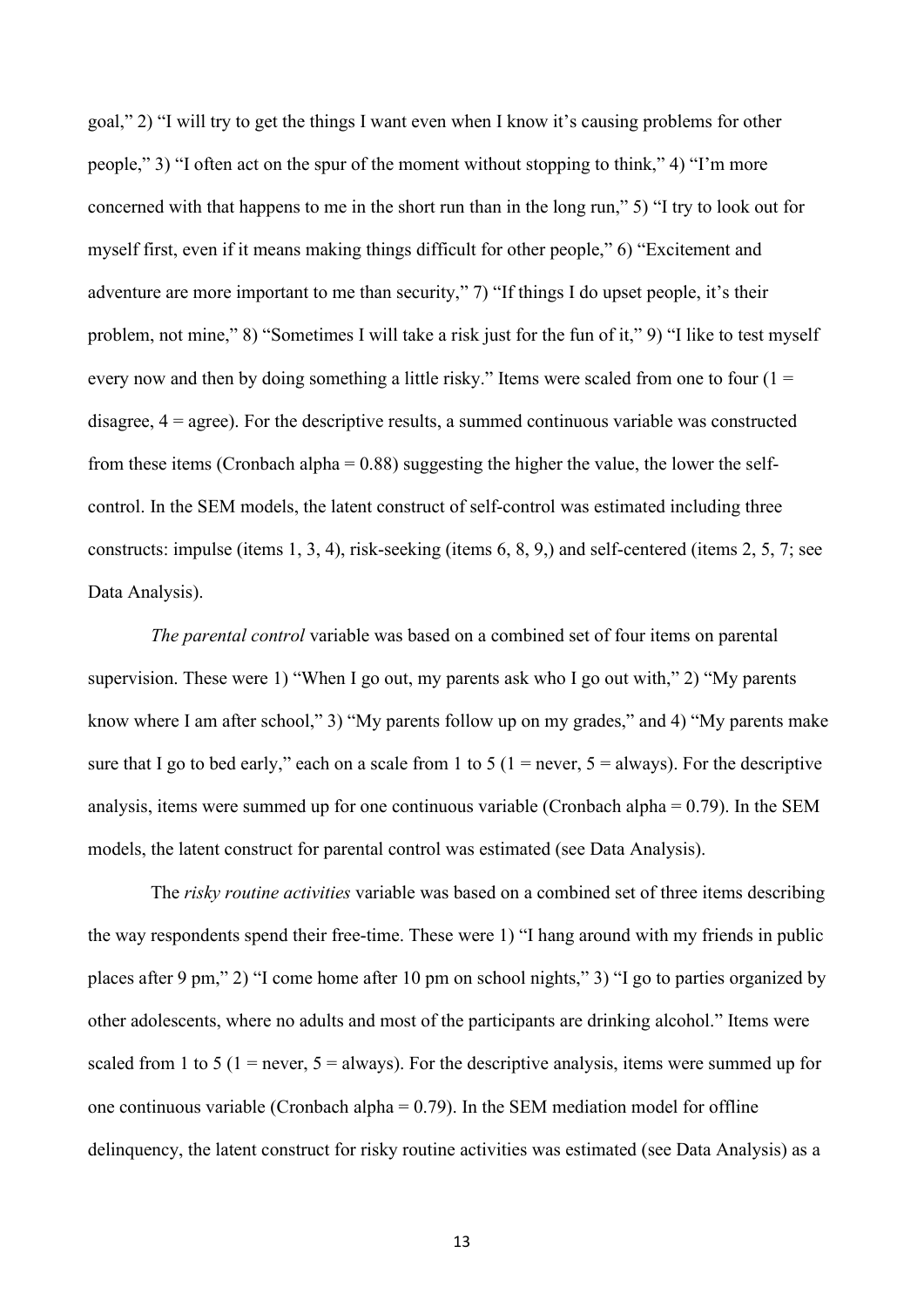control variable. In the SEM mediation model for online delinquency, a measured variable of Internet use was used as a control variable to describe a risky routine activity measure. It was based on a statement "I spend a lot of time on the Internet" ( $1 =$  never,  $5 =$  always).

All items within the questions measuring self-control, parental control, and routine activities, were obligatory for respondents<sup>[1](#page-13-0)</sup> in the questionnaire. Therefore, there were no missing values among the items in any one particular measure. Missing cases, thus only applied to a respondent that did not complete any of the items and withdrew from answering the questionnaire. Cases containing missing values were excluded from the analysis including low self-control 2.0%  $(n=122)$ , parental control 0.6%  $(n=37)$ , and routine activities 1.2%  $(n=75)$ .

*Sociodemographic control variables* included gender (female / male), family structure (nuclear family / other family structure including sometimes with mother and sometimes with father, step-family, single-parent family, or other situation), and immigrant background (neither / at least one parent born abroad). In preliminary analysis, parental unemployment (no unemployment / at least one parent unemployed) and the family's economic situation (based on respondent's evaluation if they were doing as well as other families / worse than other families) were also used as control variables but these were insignificant and therefore excluded from the final analysis.

### **Data Analysis**

First, confirmatory factor analyses (CFA) were estimated to test whether the first-order (9 items) or second-order factor structure of self-control fits better with the data and to ensure that the latent constructs (low self-control, parental control, risk routines, and offline routines) were separate of each other. CFA models were executed for offline data using a Maximum Likelihood estimator and Mplus statistical software (Muthén & Muthén, 1998–2012). The first-order CFA included the latent factors of parental control (3 items), risk routines (3 items), and low self-control so that it consisted of 9 items. The second-order CFA was similar to the first-order CFA except that low self-

<span id="page-13-0"></span><sup>&</sup>lt;sup>1</sup> Respondents were not able to continue to the next question in this online-questionnaire if they had not answered the key preceding questions.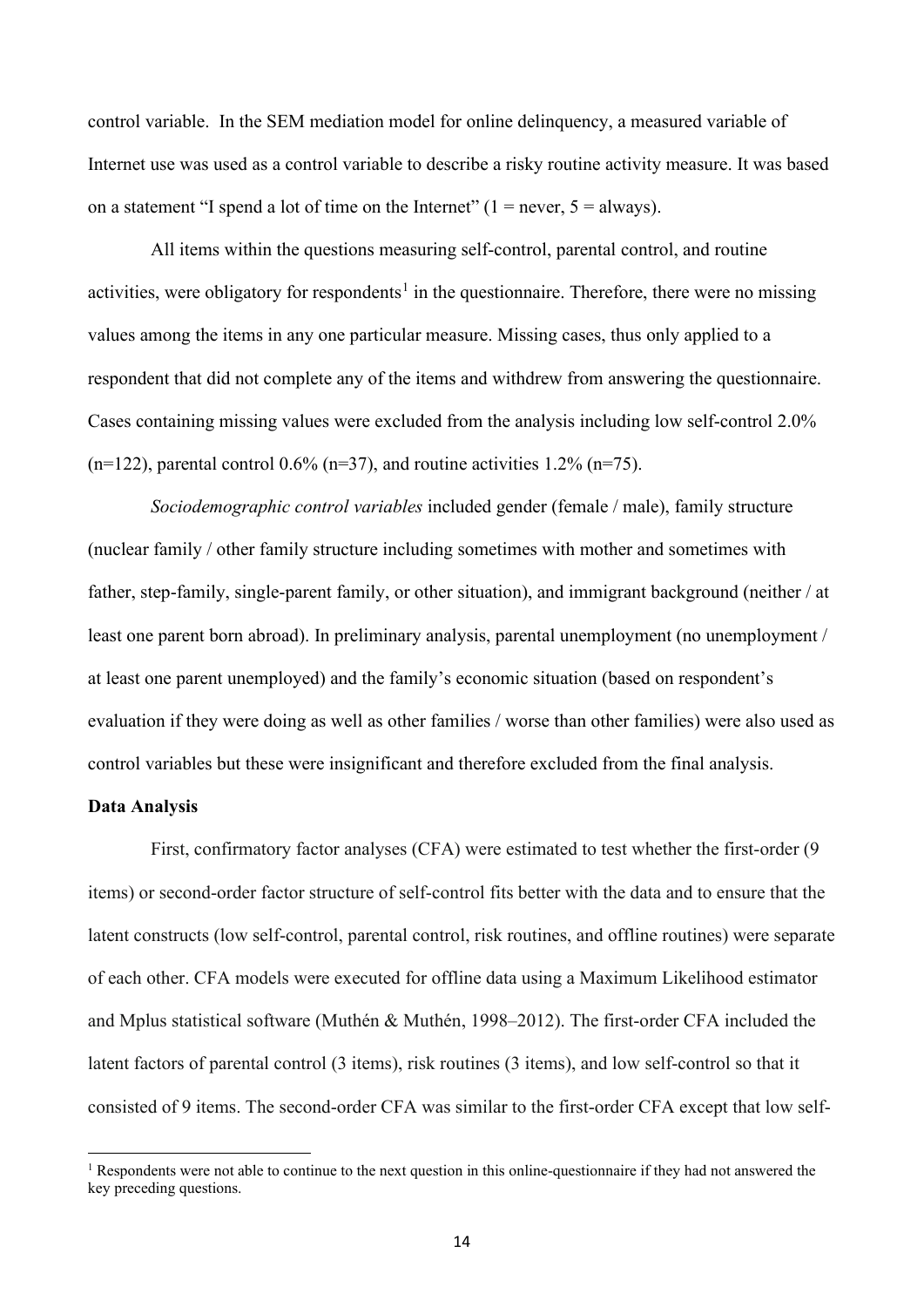control consisted of three separate factors: impulse (3 items), self-centered (3 items), risk seeking (3 items). The model fit for the measurement model was evaluated using Chi-square values  $(\chi^2)$ , the comparative fit index (CFI), Tucker-Lewis index (TLI), root mean square error of approximation (RMSEA) and standardized root mean square residual (SRMR). The cutoff values were .95 for CFI and TLI, .06 for RMSEA, and .08 for SRMR (Hu & Bentler, 1999).

Second, correlations between sum variables were explored. Third, mediation models via SEM were accomplished separately for offline/online delinquency to address the research questions. The mediation models included the mediation path from the latent factor of parental control to delinquency via the latent factor of low self-control (Figure 1). For statistical reasons, the mediation model requires including a path from parental control to low self-control (see Muthén, Muthén & Asparouhov, 2016, p. 58), but the aim of this study is not to analyze changes in self-control.

In the mediation models, we first offer causally-defined total, indirect, and direct effects (counterfactually-defined causal effects; Muthén, Muthén & Asparouhov, 2016, p. 191-200) by odds ratios as they take into account that the outcome is binary and the mediator is continuous but we also show the frequently used standardized regression coefficients. As counterfactually-defined causal effects were not available in models with control variables, first we ran analyses without them to get more accurate estimates about the hypothesized mediation. During the second run, the latent factor of offline routines was added into the offline model and an observed variable of online routines was added into the online model to control for these routines. Also, sociodemographic control variables (gender, immigrant background, and family background) were included into the models to test the robustness of the results. The mediation models via SEM were executed using the weighted least squares means and variance adjusted estimator (WLSMV; see Muthén & Muthén, 1998-2012). The missing data approach by Mplus statistical package (version 8.3) was applied which handles missing values through full information maximum likelihood procedure (FIML; see Muthén & Muthén, 1998-2012).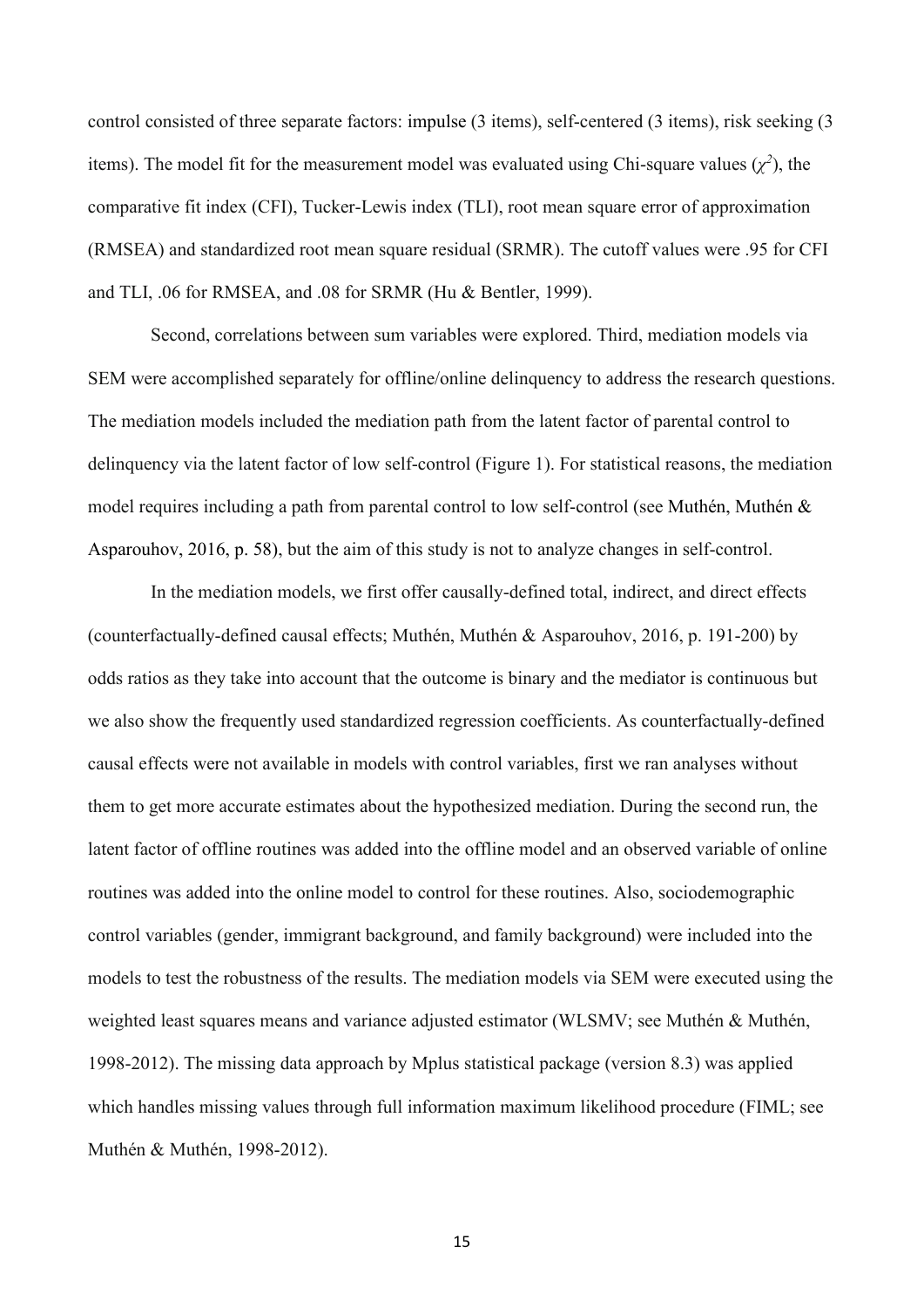### [Insert Figure 1 here]

Fourth, the moderated mediation model via SEM (see figure 2) was accomplished separately for offline/online delinquency using maximum likelihood robust estimation and Monte Carlo Integration (Muthén et al., 2016). This model used a random slope approach of the regression of outcome on mediator, that is, the mediation of delinquency on self-control was moderated by parental control. It is suggested to include an interaction of this kind to the mediation model by default in order to better capture the dynamics of mediation (Muthén et al., 2016, p. 112). As only the information criteria indices are available for the model with the latent interaction product by Mplus (see Maslowsky, Jager & Hemken, 2015; Muthén & Muthén, 1998–2012), we included them in the results. Including control variables was not possible in this model due to convergence problems. The moderated mediation model also requires a path from parental control to low selfcontrol, but the aim of this study is not to analyze changes in self-control.

[Insert Figure 2 here]

# **RESULTS**

#### **Descriptive statistics**

Table 1 presents descriptive statistics for the variables in the analysis. Among the 6,061 respondents 9.6% had engaged in offline delinquency, 2.9% in online delinquency and 4.0% in both. This is in line with Finnish rates reported in International Self-Report Delinquency Study (ISRD3; Enzmann et al., 2018). Respondents who had been perpetrators of both were excluded from the analysis and dichotomous variables of offline and online delinquency were made for SEM models (offline,  $n = 581 / n$  one = 5,061 and online  $n = 175 / n$  one = 5,061). Regarding the independent variables, the mean for low self-control was 18.5 (SE=5.1), risky routine activities 10.6  $(SE = 3.9)$  and parental control 24.0 ( $SE = 4.1$ ). Of the respondents, 49.2% were male, 65.4% lived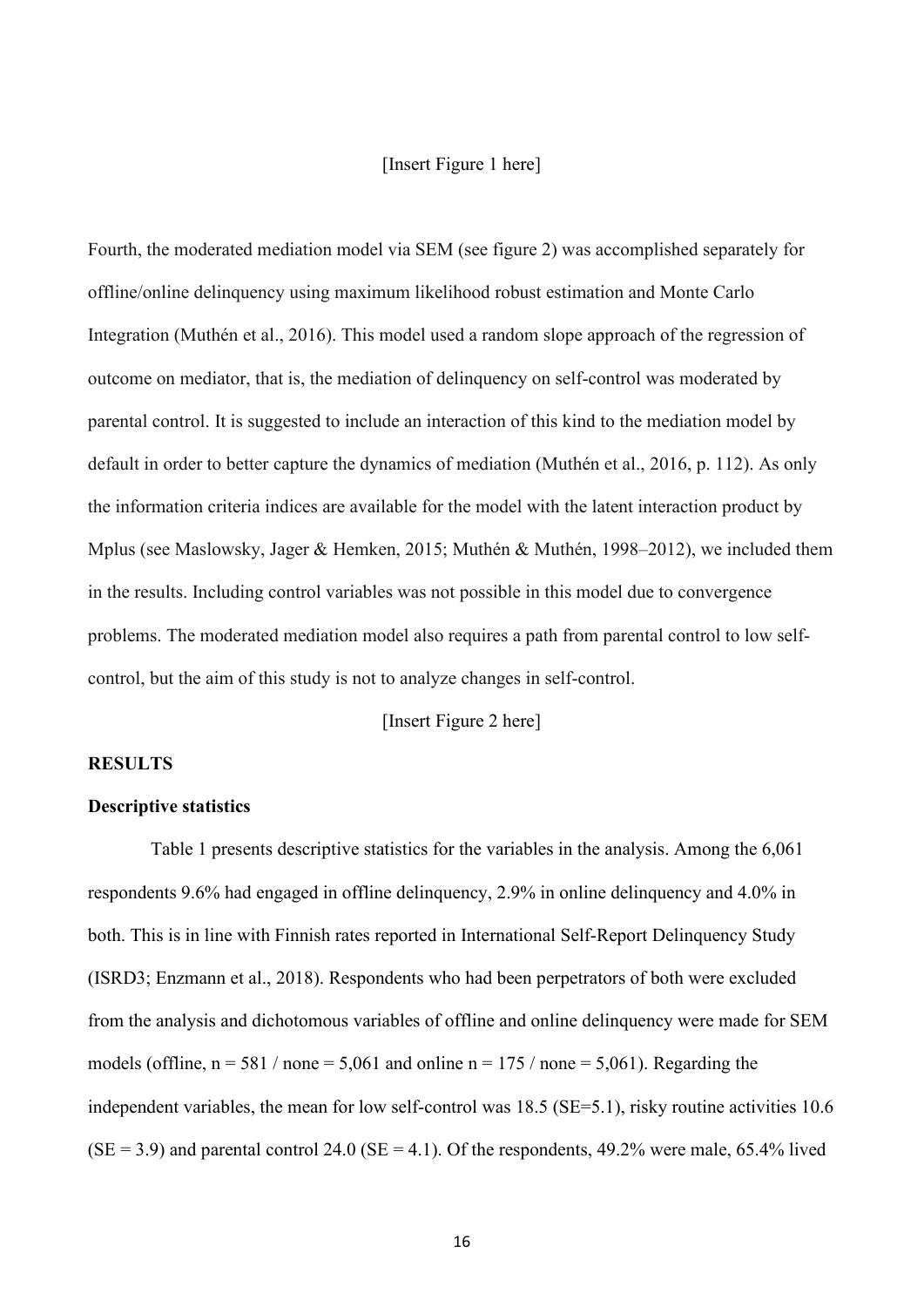in a nuclear family, and 12.4% had an immigrant background. Distributions of gender (48.6% males), family structure (64.7% nuclear family), and immigrant background (12.6%) are similar to the original population from which the sample was derived.

#### [Insert Table 1 here]

Tables 2 and 3 present bivariate correlation coefficients for the dependent and independent variables included in the multivariate SEM models. Separate models were done for offline and online delinquency, meaning that those two variables are not in the same model. Also, correlation coefficients were calculated separately from both sub-datasets. Statistically significant associations are displayed in boldface. Correlations between independent variables range between -.04 and .45 ( $p < .05$ ). The highest correlation is between risky routine activities and low self-control ( $r = .45$ ,  $p$ < .05) in the dataset concerning offline delinquency. Based on original data including both offline and online delinquency, the correlation coefficient of offline and online delinquency was .36 (*p* < .05).

### [Insert Table 2 and Table 3 here]

#### **The measurement models via CFA**

First, confirmatory factor analyses (CFA) were estimated to test whether the first-order or second-order factor structure of low self-control fits better with the data and to ensure that latent variables in this study (low self-control, parental control, risk routines, offline routines) were separate constructs. The best fit was for the model for the second-order factor structure of selfcontrol according to chi-square difference ( $p < .001$ ). Other fit indexes also showed a better fit for the second-order factor structure model,  $\chi^2(113) = 1485.270, p < .001$ ; CFI = .958; TLI = .949;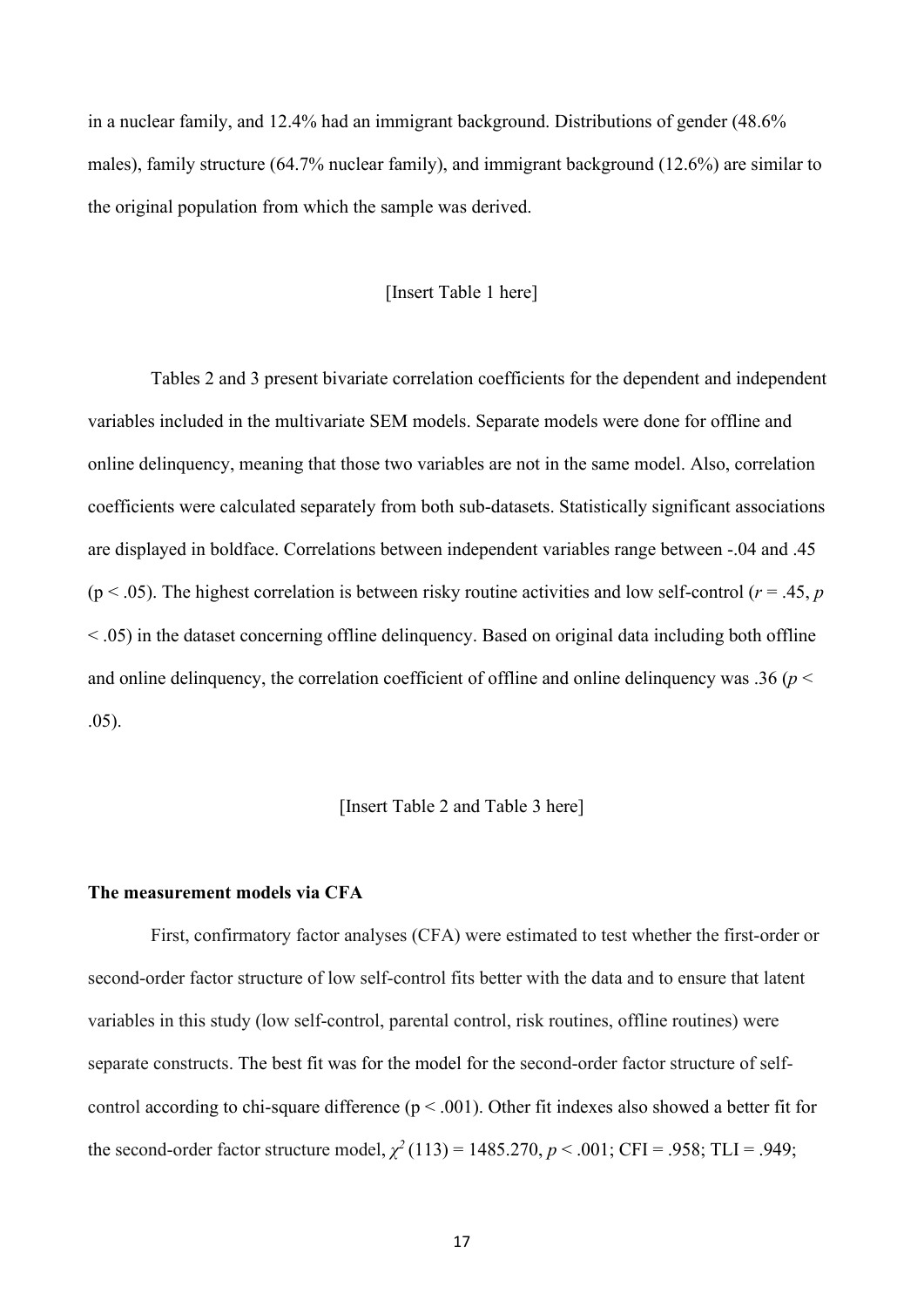RMSEA = .046; SRMR = .036, vs. the first-order factor structure model,  $\chi^2$  (116) = 4294.530, *p* < .001; CFI = .871; TLI = .849; RMSEA = .080; SRMR = .055. This indicates that low self-control consisted of three sub-factors: impulse, self-centered, and risk seeking. All standardized factor loadings were significant at the .001 level and ranged from .532 to .870. Thus, the second-order factor structure of low self-control was included in later SEM mediation models.

#### **Mediation models via SEM**

The mediation model for offline delinquency using SEM revealed that lower parental control had harmful direct and indirect associations with offline delinquency via low self-control. According to the counterfactuals, the odds ratios of direct, indirect, and total effect of social control were, respectively, .694 (*SE* = .029,  $p < .001$ ), .600 (*SE* = .055,  $p < .001$ ), and .417 (*SE* = .035,  $p <$ .001). Standardized regression coefficients are displayed in figure 3. The model fit was good:  $\chi^2$  $(85) = 954.715$ ,  $p < .001$ ; CFI = .933; TLI = .918; RMSEA = .042; SRMR = .029.

# [Insert Figure 3 here]

The abovementioned results hold in the second run including the control variables (see Table 4). According to the standardized coefficients risky routine activities  $(b^* = .244, p < .001)$ , male gender ( $b^*$  = .189,  $p$  < .001), non-nuclear family structure ( $b^*$  = -.049,  $p$  = .022), and immigrant background ( $b^* = .075$ ,  $p < .001$ ) were associated with offline delinquency. The Rsquare for offline delinquency was .226. The model fit was acceptable:  $\chi^2(151) = 1693.725$ ,  $p <$ .001; CFI = .920; TLI = .889; RMSEA = .042; SRMR = .025.

[Insert Table 4 here]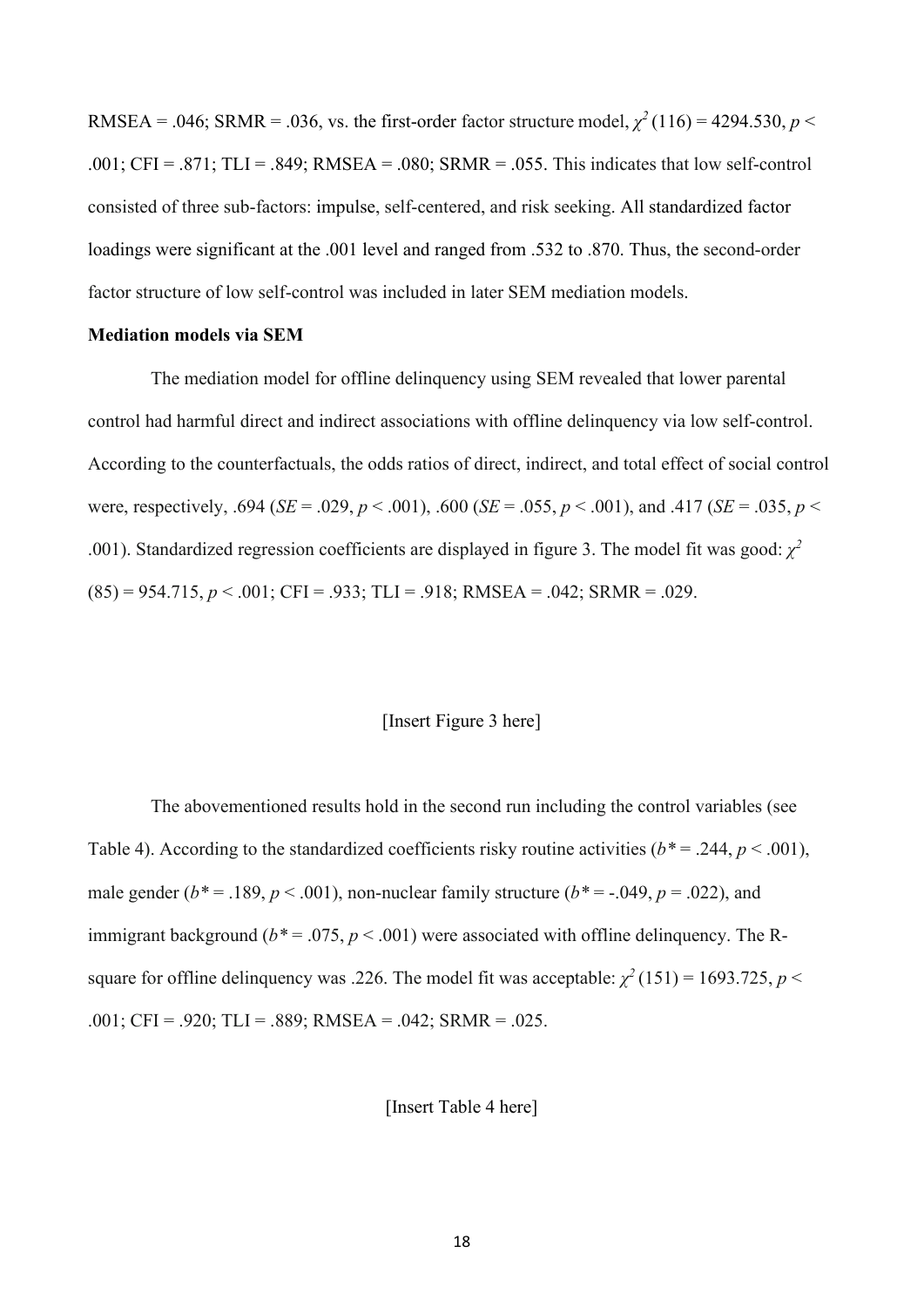The mediation model for online delinquency using SEM showed that parental control only had significant indirect association with online delinquency via low self-control, but no direct association. According to the counterfactuals, the odds ratios of direct, indirect, and total effect of social control were, respectively, .824 (*SE* = .130,  $p = .175$ ), .597 (*SE* = .042,  $p < .001$ ), and .492  $(SE = .072, p < .001)$ . Standardized regression coefficients are displayed in the figure 3. The model fit was good: *χ<sup>2</sup>* (85) = 758.052, *p* < .001; CFI = .945; TLI = .932; RMSEA = .039;  $SRMR = .028$ .

These results hold in the second run including control variables (see Table 5). According to the standardized estimates, Internet use  $(b^* = .126, p < .001)$  and male gender  $(b^* = .119, p < .01)$ were associated with online delinquency, but family structure and immigrant background were not. The R-square for online delinquency was .172. The model fit was acceptable:  $\chi^2(119) = 1054.736$ , *p* < .001; CFI = .937; TLI = .909; RMSEA = .039; SRMR = .025.

[Insert Table 5 here]

#### **Mediation-moderation models**

The moderated mediation model for offline delinquency showed that the association between adolescent's low self-control and offline delinquency was moderated by parental social control ( $b^* = .083$ ,  $SE = .022$ ,  $p < .001$ ; Figure 4). This moderation effect is elaborated in Figure 5 which shows that when an adolescent's self-control was low, there was more offline delinquency when compared with the situation when an adolescent had high self-control. However, when there was more parental social control (solid line) there was less offline delinquency than when there was less parental social control (dashed line). That is, parental social control had a protecting effect against the effect of low self-control on offline delinquency. The information criteria indices for the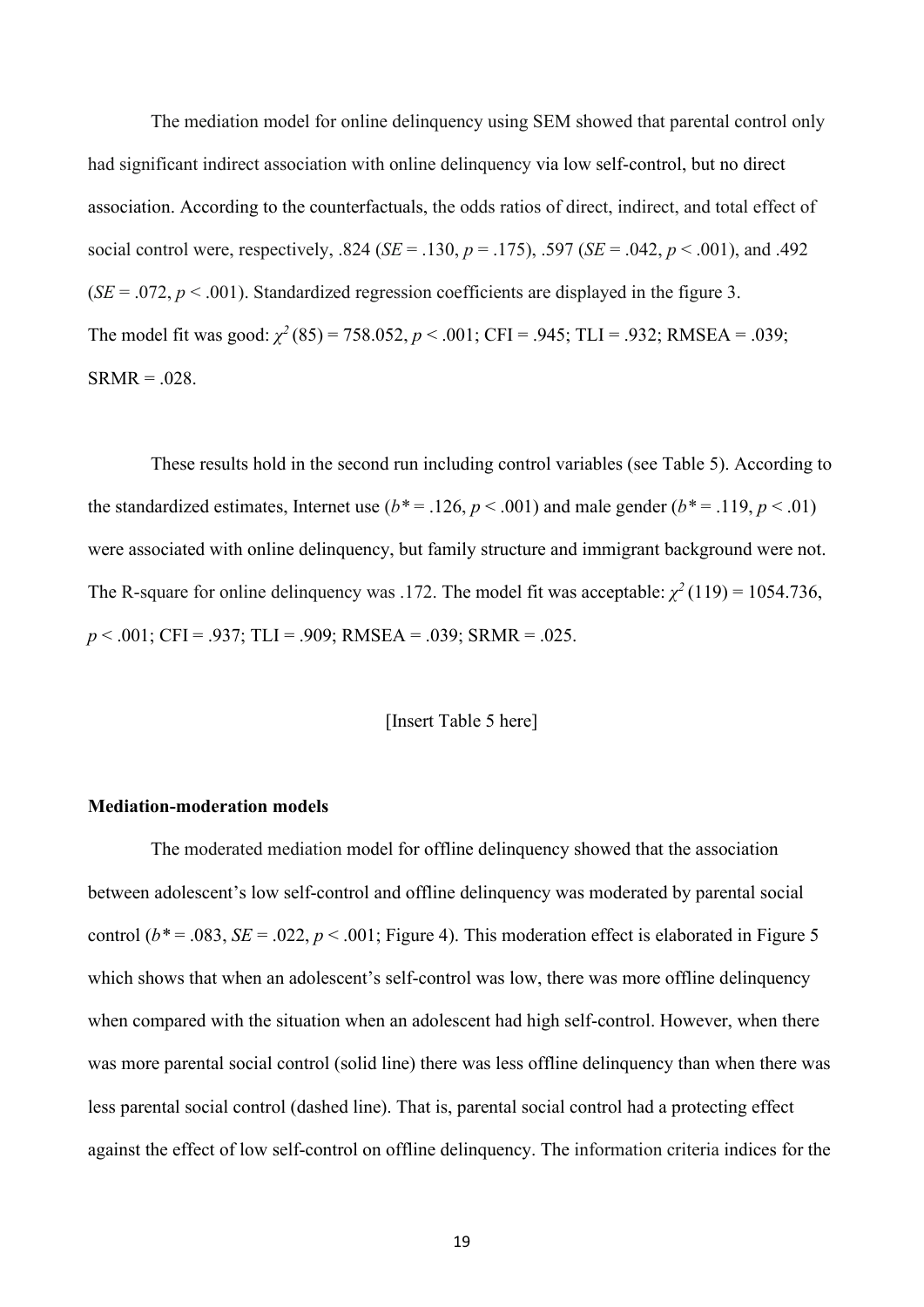offline moderated mediation model were  $LogL = -90461.384$  and BIC = 181022.769. The R-square for offline delinquency was .226.

### [Insert Figure 4 and 5 here]

The moderated mediation model for online delinquency showed that the association between adolescent's low self-control and online delinquency was moderated by parental social control ( $b^* = .075$ ,  $SE = .031$ ,  $p = .018$ ; Figure 4). This moderation effect is elaborated in Figure 6 which shows that when an adolescent's self-control was low, there was more online delinquency when compared with the situation when an adolescent had high self-control. However, when there was more parental social control (solid line) there was less online delinquency than when there was less parental social control (dashed line). That is, parental social control had a protecting effect against the effect of low self-control on online delinquency. The information criteria indices for the online moderated mediation model were  $LogL = -82501.747$  and BIC = 165431.831. The R-square for online delinquency was  $.240<sup>2</sup>$  $.240<sup>2</sup>$  $.240<sup>2</sup>$ .

[Insert Figure 6 here]

# **DISCUSSION**

In this study, we analyzed mediation and moderation models between weak parental control and increased offline and online delinquency via low self-control. The analyses were informed by GTC, aiming to gain more insight to the interplay of parental control, self-control, and various types of delinquency. Structural equation modelling was utilized in the analyses and the models were evaluated according to GTC expectations: The direct effects of low self-control and

<span id="page-19-0"></span><sup>2</sup> We conducted additional analyses involving the 240 respondents with both offline *and* online delinquent behavior excluded from the main analyses. The inclusion of these respondents yielded slightly different estimates. Direct associations between self-control and offline as well as online delinquency remained significant (p<.05). Direct associations between parental control and offline delinquency remained significant (p<0.001) and direct associations between parental control and online delinquency remained insignificant. However, the estimated moderation and mediation effects were not significant  $(p>0.05)$  in this model.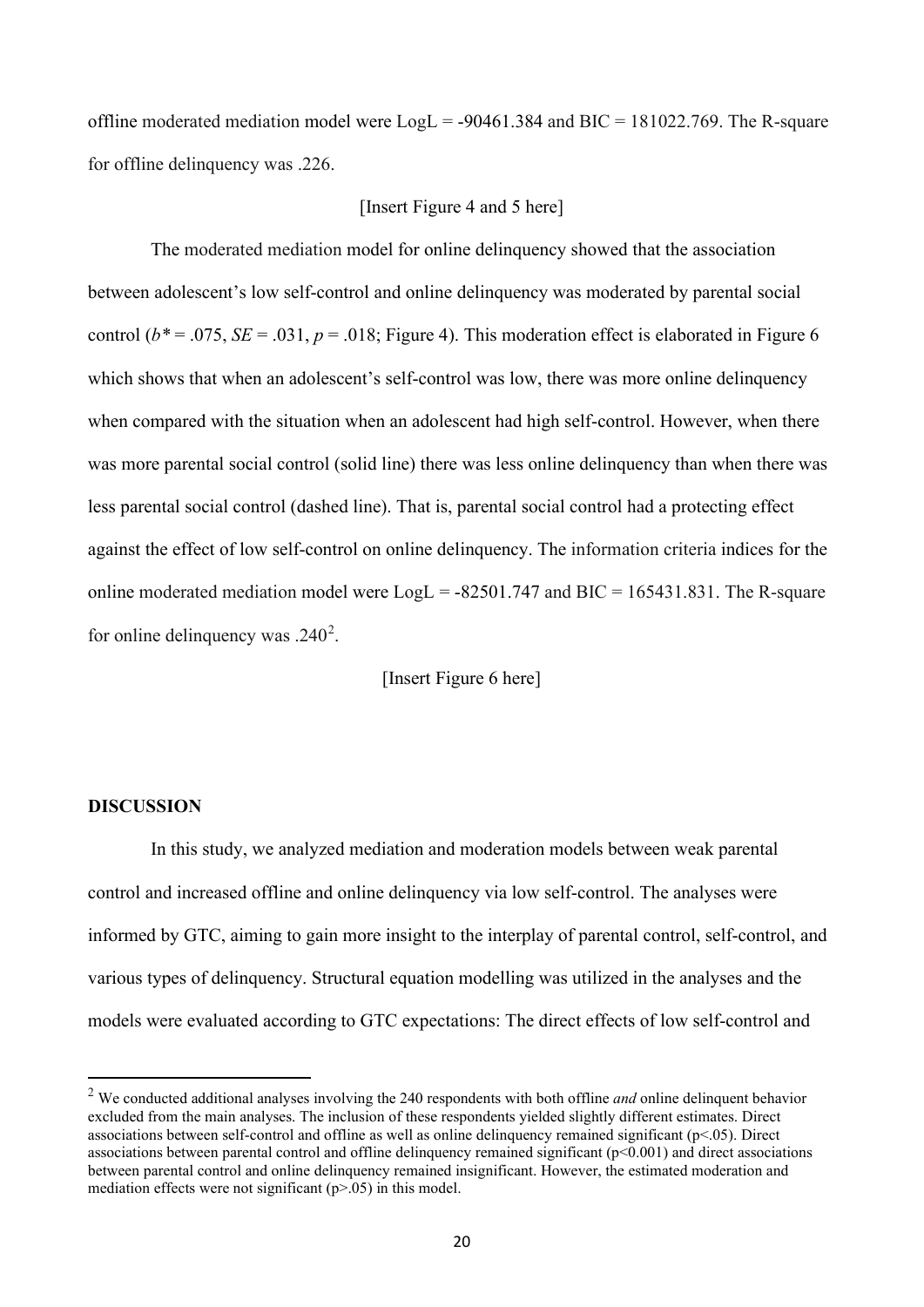parental control were analyzed side by side while the mediated associations of parental control with delinquency via self-control were tested.

First, low self-control had a significant effect on both offline and online delinquency giving support to the GTC argument that low self-control explains all types of crime. It is also in accordance with earlier studies (Vazsonyi et al., 2017; Bae, 2017; You & Lim, 2016; Moon et al., 2010; Holt et al., 2012). However, parental control had an independent direct effect only on offline delinquency, but not on online delinquency. This finding may reflect different parental strategies used to regulate online and offline behaviors (Attrill  $\&$  Fullwood, 2017) or that dynamics between control and delinquency are different in online and offline settings. It has been argued that research on parental monitoring of children's offline delinquent behavior is actually measuring parental knowledge rather than parental monitoring (Stattin & Kerr, 2000), especially when measures employed in these studies inquire whether parents know where their children spend their free-time or whether parents know children's friends. Parental monitoring, instead, refers more to actively controlling and keeping watch over their children. In online setting this would, for example, mean setting rules and boundaries in the use of the computer, which has been shown to decrease adolescent online aggression along with parents' ability to create an environment and a relationship with their children that encourages them to talk about their online behavior. (Law, Shapka & Olson, 2010.) Additionally, these results could indicate that parental controls have less impact on limiting opportunities to engage in delinquency online than offline. Lastly, this finding could be a result of using a measure of parental control that reflects mainly control of offline activities and fails to capture online parental monitoring.

Earlier studies reporting direct effects between parental control and delinquency have usually interpreted those findings as non-supportive to GTC. It has been argued in some studies that direct effects of parental control on delinquency challenge the stability postulate and GTC's argument that the effect of parental control is fully mediated by self-control. We do not see the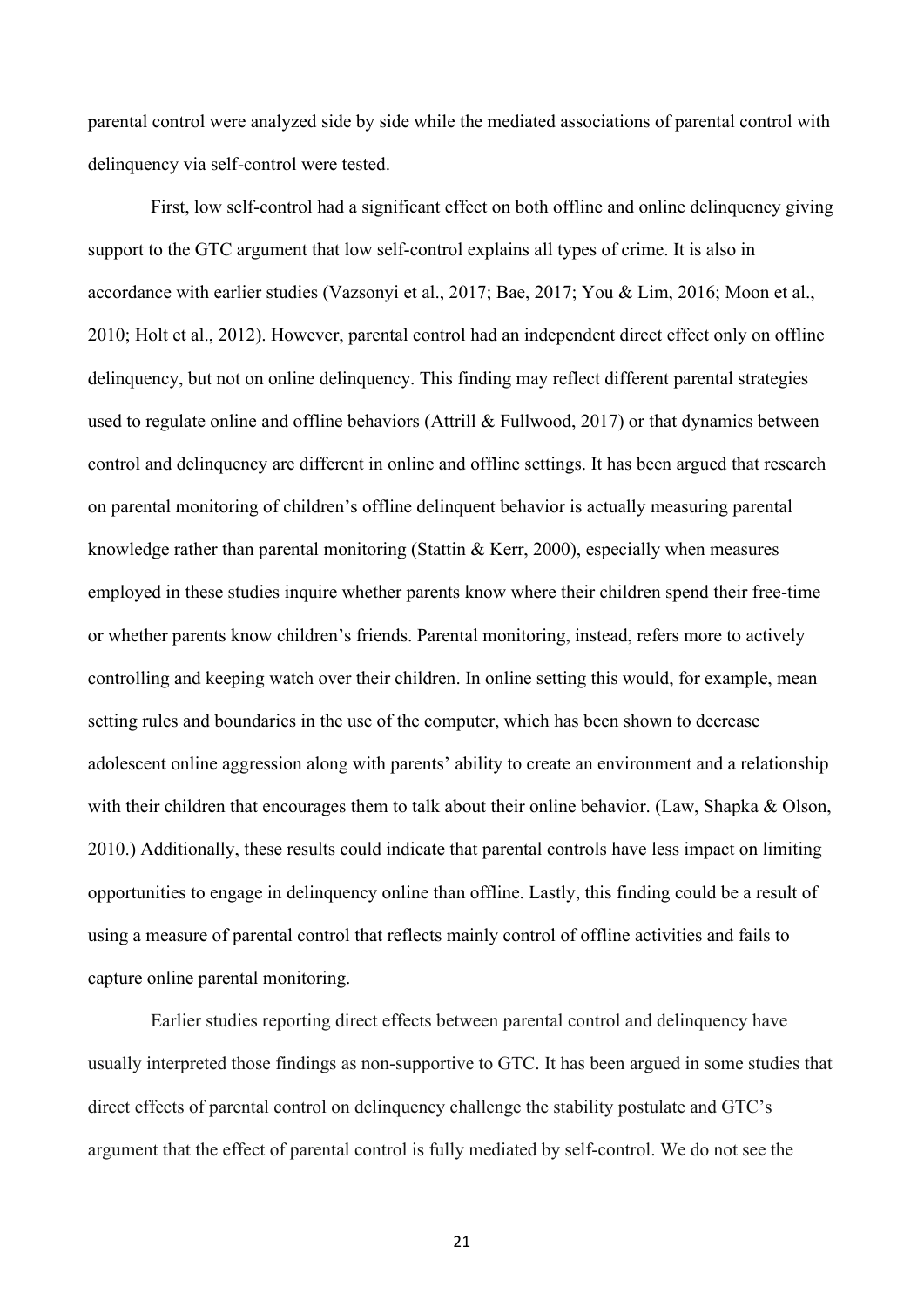direct effect of parental control on delinquency as challenging the stability postulate. Models suggesting the direct effect of parental control on delinquency do not actually say anything about how parental control affects self-control, which would be needed for arguing that self-control does not remain stable because of that direct effect. However, studies showing positive *indirect* association between parental control and delinquency via self-control could be interpreted as the effects of parental monitoring on self-control (see e.g. Brauer, 2016; Finkenauer et al., 2005). Our results concerning the positive indirect association between parental control and offline and online delinquency via self-control are in line with this interpretation, but we did not directly analyze changes in self-control and with cross-sectional data we are unable to make conclusions of such effects. It is notable that there is variation in the interpretation of the stability argument in GTC (Piquero, Jennings & Farrington, 2010, p. 804) and the stability argument has been challenged successfully in other disciplines, such as social psychology (Baumeister & Heatherton, 1996; Baumeister, 2018). We argue that findings of a direct effect between parental control and delinquency are not sufficient for this type of challenge.

Additionally, we do not see the direct effect of parental control on offline delinquency challenging Gottfredson and Hirschi's argument that the effect of parental control would be fully mediated by self-control. Most studies showing the direct effect of parental control on delinquency argue against GTC based on the interpretation that weak social bonds are a direct result of low selfcontrol. This does not take into consideration the impact that social controls have on opportunity and decision-making and, therefore, the direct effect of parental control on delinquency should be interpreted more in relation to a "cost in decision-making process" point of view, where the conclusions would be more GTC supportive than non-supportive. Future research is needed to better parse out this measurement issue to determine if there are elements of parental control that are more influential in limiting opportunity and increasing perceived costs in the decision-making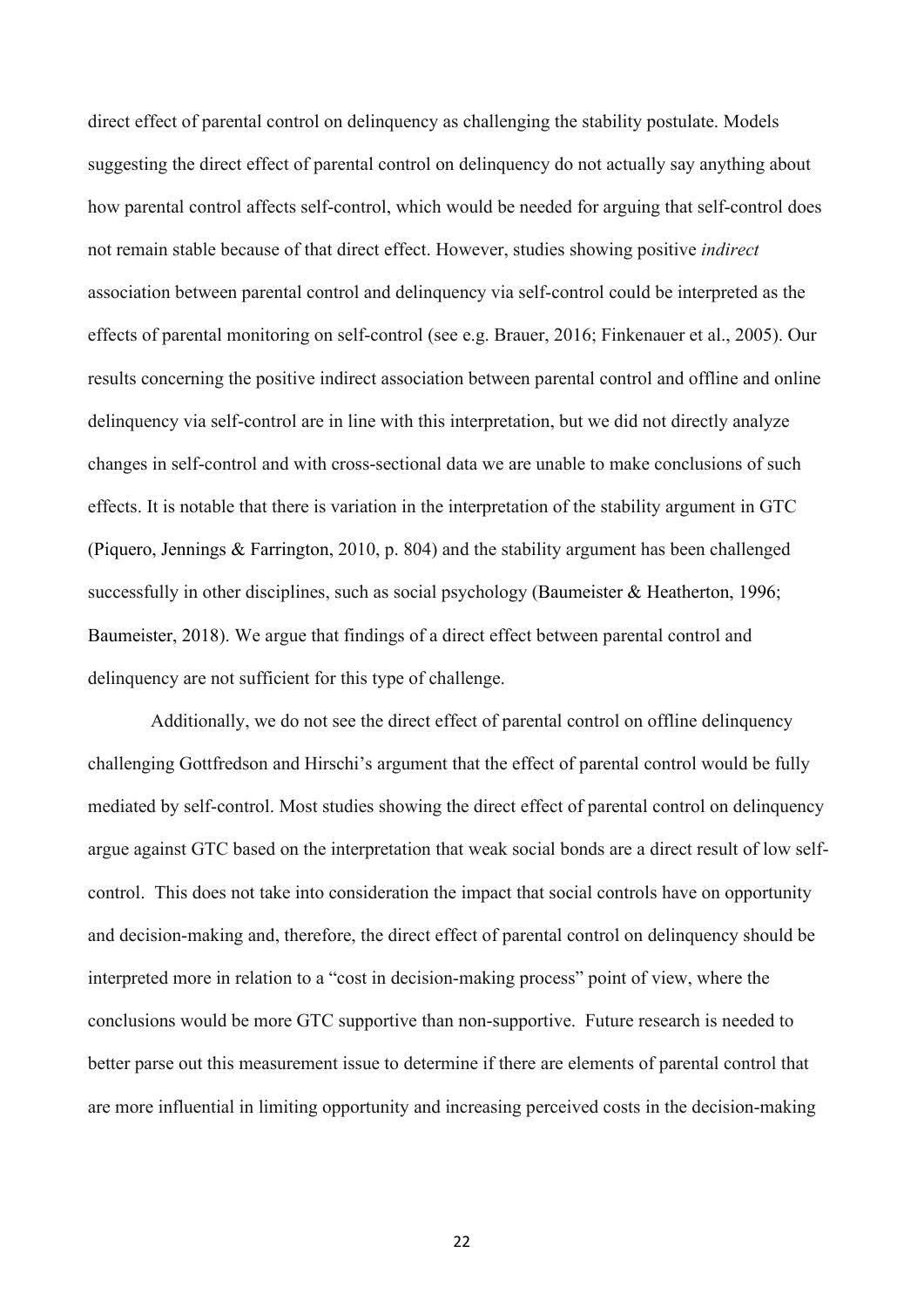process that are separate from the parental bonds argued by GTC to be fully mediated by selfcontrol.

Finally, this study found that parental control also has a moderation effect on the association between low-self-control and offline and online delinquency. That is, parental control can buffer the effects on low self-control on delinquency. Earlier studies reporting this kind of interplay between internal and external controls have been framed from perspectives other than GTC (e.g. Hirtenlehner & Meško, 2018). We argue that this kind of a buffering mechanism also fits the GTC idea of seeing adolescents' bonds with their parents as a factor in the decision-making process. Depending on the type of parental control measure used in the study, it may be the actual attachment with parents which adolescents are afraid to lose if they engage in delinquent behavior or it may be a fear of parental control becoming stricter. In this study it may be the latter, because the items in the parental control variable were control-oriented. It is also notable that our measures of offline and online delinquency include only crimes against the person. Including other types of crime, for example, property crimes, could result in different findings. Further, in our additional analyses, where we included the 240 respondents that engaged in *both* offline and online delinquency, mediation as well as moderation effects were no longer significant. Thus, young people who commit offenses both online and offline may appear as a separate group that is affected differently by external and internal control. This is in line with previous studies on serious delinquent adolescents by Doherty (2006) and should be studied more in the future.

However, we also think that the GTC is not clear enough to be applied alone in interpreting these kinds of empirical findings, because it does not clearly recognize (or explain) the dynamics between key factors such as self-control, parental control, and routine activities, and how they change in time. That may be the reason why the literature has focused on only a few main arguments of GTC or applied another theoretical framework and, therefore, the theoretical adequacy of GTC regarding self-control, parental control, and delinquency has been questioned. We argue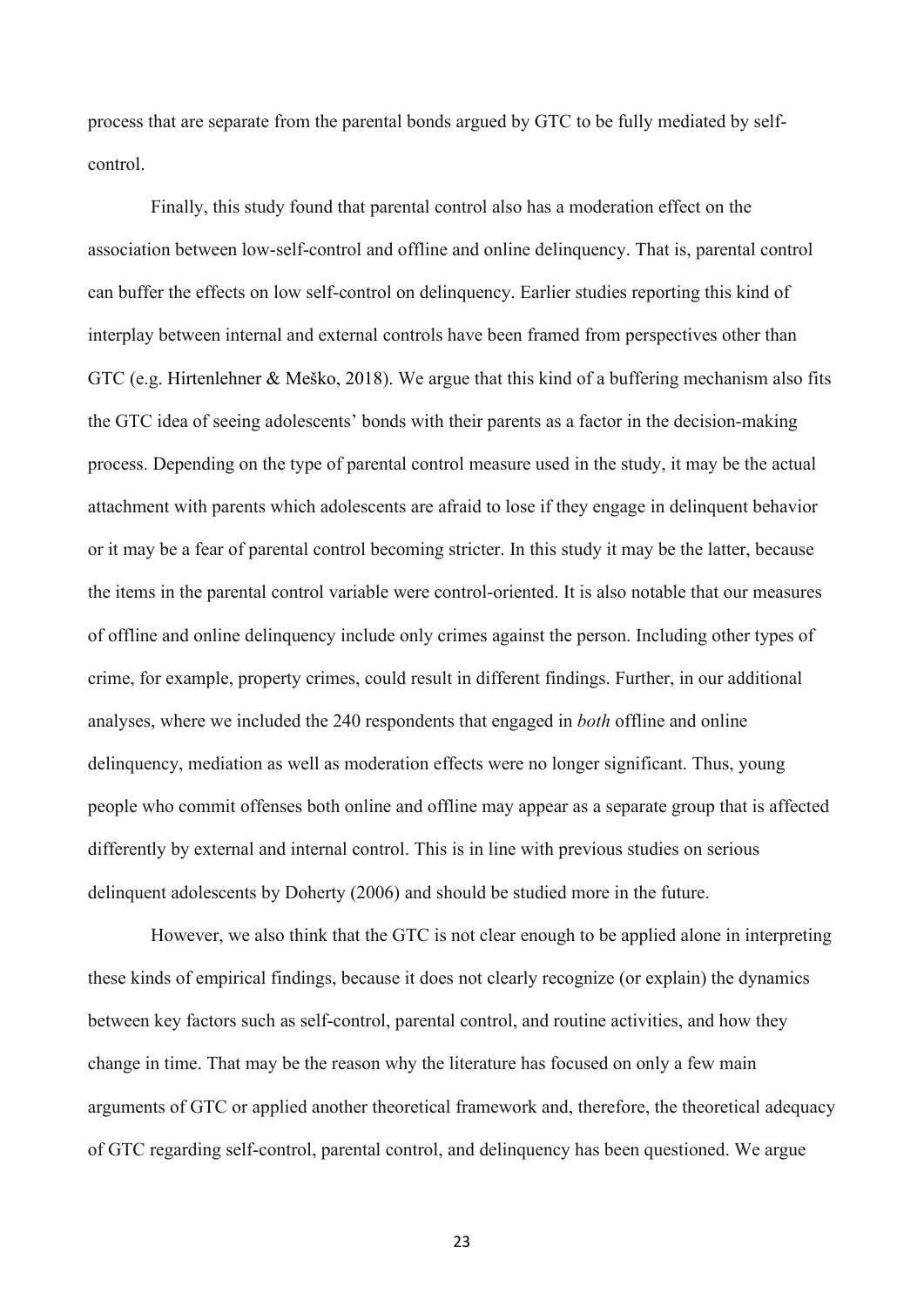that GTC offers a good perspective for studying those associations, but interpretation of empirical findings require support from other theoretical approaches (see. e.g. Jennings et al., 2013).

There are some limitations to be considered when interpreting the findings from the analysis. First of all, the analysis is based on cross-sectional data, which means that suggested associations are not evidence of causality. A significant strength of the study was employing a nationally representative sample of Finnish youth, but results might not be generalizable to other populations. Other limitations are mainly related to the measures. First, online routine activities are based on only one item describing time spent on the Internet, when offline routine activities are based on much broader scale of measures (3 items). Future research should evaluate whether the findings are similar with more detailed online routine activity measures. Second, the measure of parental control reflects mainly control of offline activities. This may partly explain why parental control had no direct effect on online delinquency. Future research should consider measures of online parental control in addition to traditional parental control measures. In addition, the measure of parental control mainly reflects the control-oriented factors of parental control. It would be interesting to see whether the findings are similar when attachment-related measures are used. Further, the measurement of parental control or parental bonds is complicated. Although we examined GTC from the perspectives that low self-control causes both weak parental bonds and delinquency or parental control impacts the opportunity to engage in delinquency, there is a third explanation offered by Hirschi to explain this relationship. In his Stockholm address, Hirschi (2016) indicates that measures of parental control are simply measuring low self-control. Suggesting that children with low self-control would not tell a parent who they are going out with or where they are after school. Therefore, Hirschi argues that this measure implies much more about the child's behavior than that of the parent. Future research is needed to develop empirical designs to further explore this issue.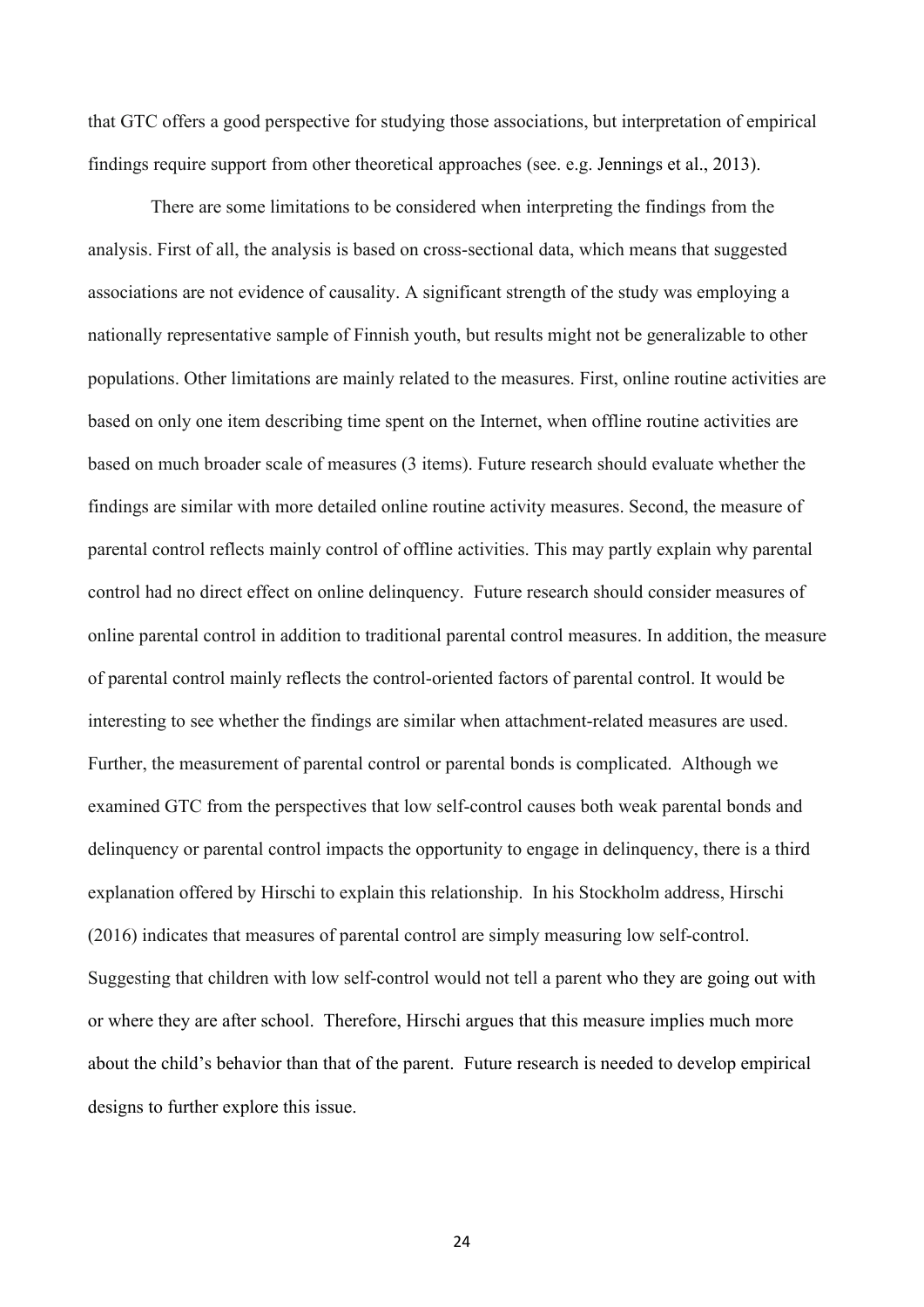It is also noteworthy that even though we found that parental control was associated with adolescents' self-control, this does not necessarily mean that self-control is a product of parental child-rearing as suggested by GTC. The association may be at least partly due to heredity (see e.g. Willems, Boesen, Li, Bartels & Finkenauer, 2019), which has been argued is consistent with GTC (see Vazonyi et al., 2015). Heredity of self-control would mean that children with low self-control have more likely been born to parents with low self-control (see e.g. Moffitt, 1993), and training programs provided for parents and families of young children have been useful for improving children's self-control (Piquero et al., 2016a; Piquero et al., 2016b). Yet, more research is needed on the effects of interventions targeted for adolescents.

This study concludes that GTC is a useful theoretical framework in exploring the effect of parental control on adolescent delinquency. However, there are shortcomings in how it could be applied to more complex models regarding the dynamics between self-control, parental control, and routine activities in explaining delinquency. This has led to a critique partly based on loose argumentation. To develop self-control research further from the GTC perspective, empirical findings on the interplay between internal and external controls should be looked at in conjunction with other theories.

## **Acknowledgements**

# **Declaration of interest statement**

There is no conflict of interests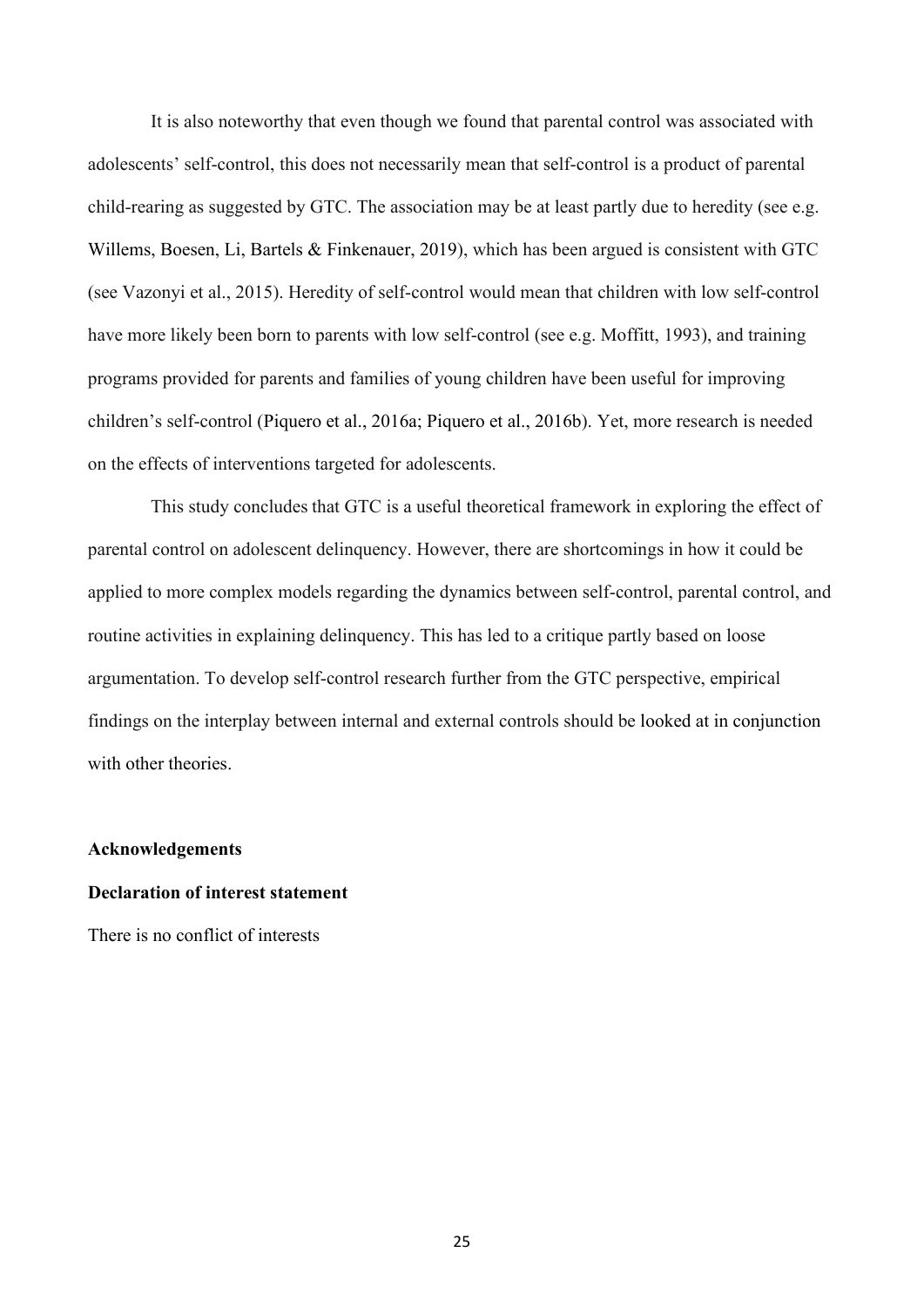### **References**

- Akers, R. L. (1973). *Deviant Behavior: A Social Learning Approach*. Belmont, CA: Wadsworth.
- Akers, R. L. (1998). *Social Learning and Social Structure: A General Theory of Crime and Deviance*. Boston: Northeastern University Press.
- Arneklev, B. J., Cochran, J. K. & Gainey, R. R. (1998). Testing Gottfredson and Hirschi's "Low Self-Control" Stability Hypothesis. *American Journal of Criminal Justice,* 23(1), 107–127.
- Attrill, A. & Fullwood, C. (2017): *Applied Cyberpsychology: Practical Applications of Cyberpsychological Theory and Research*. New York: Palgrave Macmillan.
- Bae, S. M. (2017). The Influence of Strain Factors, Social Control Factors, Self-control and Computer Use on Adolescent Cyber Delinquency: Korean National Panel Study. *Children and Youth Service Review,* 78, 74–80.
- Baumeister, R. F. (2018). *Self-Regulation and Self-Control. Selected Works of Roy F. Baumeister*. London: Routledge.
- Baumeister, R. F. & Heatherton, T. F. (1996). Self-Regulation Failure: An Overview. *Psychological Inquiry,* 7(1), 1–15.
- Brauer, J. R. (2017). Cultivating Conformists or Raising Rebels? Connecting Parental Control and Autonomy Support to Adolescent Delinquency. *Journal of Research on Adolescence,* 27(2), 452–470.
- Cohen, L. E. & Felson, M. (1979). Social Change and Crime Rate Trends: A Routine Activity Approach. *American Sociological Review,* 44(4), 588–608.
- Doherty, E. (2006). Self-Control, Social Bonds, and Desistance: A Test of Life-Course Interdependence. *Criminology,* 44, 807–833.
- Dölling, D., Entorf, H., Hermann D. & Rupp, T. (2009). Is Deterrence Effective? Results of a Meta-Analysis of Punishment. *European Journal on Crime Policy and Research,* 15, 201–224.
- Enzmann, D., Kivivuori, J., Marshall, I., Steketee, M., Hough, M., and Killias., M (2018), *A global perspective on young people as offenders and victims. First Results from the ISRD3 Study. Springer.*
- Finkenauer, C., Engels, R. C. M. E. & Baumeister, R. F. (2005). Parenting Behaviour and Adolescent Behavioural and Emotional Problems: The Role of Self-Control. *International Journal of Behavioral Development,* 29(1), 58–69.
- Gottfredson, M. & Hirschi, T. (1990). *A General Theory of Crime*. Palo Alto, CA: Stanford University Press.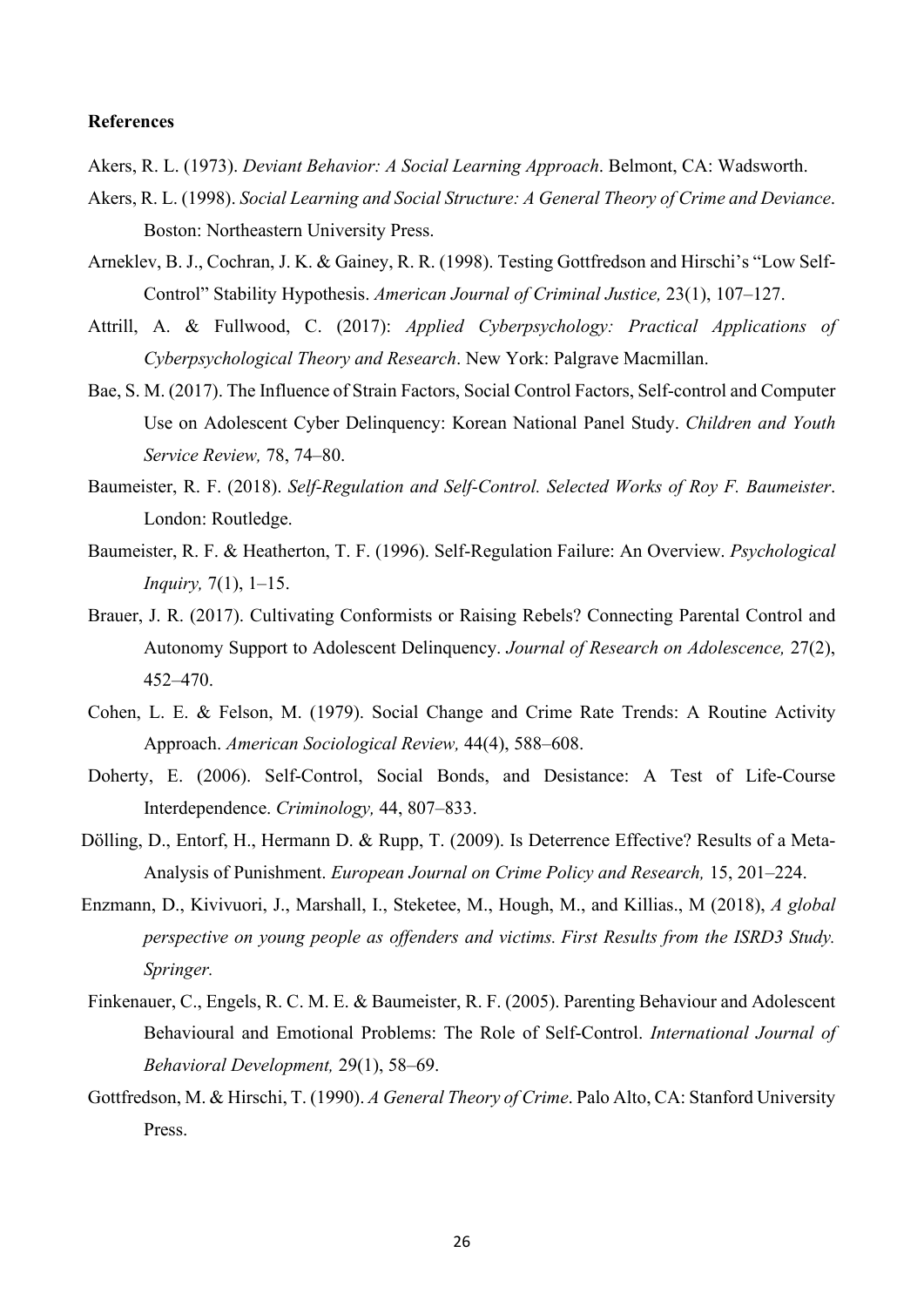- Grasmick, H. G., Charles, R. T., Robert J. B. & Bruce J. A. (1993). Testing the Core Empirical Implications of Gottfredson and Hirschi's General Theory of Crime. *Journal of Research in Crime and Delinquency,* 30(1), 5–29.
- Hay, C. & Forrest, W. (2006). The Development of Self-Control: Examining Self-Control Theory's Stability Thesis. *Criminology,* 44(4), 739–774.
- Hirschi, T. (2016) "The Prize Winner's Lecture." The Stockholm Criminology Symposium. Retrieved from https://www.youtube.com/watch?v=I7r4Fjnln9E
- Hirschi, T. (2004). Self-Control and Crime. In R. F. Baumeister & K. D. Vohs (Eds.), *Handbook of Self-Regulation: Research, Theory, and Applications* (pp. 537-552). New York: Guilford Press.
- Hirschi, T. & Gottfredson. M. R. (1994). The Generality of Deviance. In T. Hirschi & M. R. Gottfredson (Eds.), *The Generality of Deviance* (pp. 1-23). New Brunswick, NJ: Transaction.
- Hirtenlehner, H. & Meško, G. (2018). The Compensatory Effects of Inner and Outer Controls. *European Journal of Criminology*.
- Holt, T. J., Bossler, A. M. & May, D. C. (2012). Low Self-Control, Deviant Peer Associations, and Juvenile Cyberdeviance. *American Journal of Criminal Justice,* 37(3), 378–395.
- Hu, L.-T. & Bentler, P. M. (1999). Cutoff Criteria for Fit Indices in Covariance Structure Analysis: Conventional Criteria versus New Alternatives. *Structural Equation Modeling,* 6(1), 1–55.
- Jennings, W. G., Higgins, G. E., Akers, R. L., Khey, D. N. & Dobrow, J. (2013). Examining the Influence of Delinquent Peer Association on the Stability of Self-Control in Late Childhood and Early Adolescence: Toward an Integrated Theoretical Model. *Deviant Behavior,* 34(5), 407–422.
- Jones, S. & Lynam, D. R. (2009). In the Eye of the Impulsive Beholder: The Interaction between Impulsivity and Perceived Informal Social Control on Offending. *Criminal Justice and Behavior,* 36(3), 307–321.
- Kaakinen, M., Oksanen, A. & Räsänen, P. (2018). Did the Risk of Exposure to Online Hate Increase After the November 2015 Paris Attacks? A Group Relations Approach. Computers in Human Behavior, 78, 90–97. doi:10.1016/j.chb.2017.09.022.
- Keipi, T., Näsi, M., Oksanen, A. & Räsänen, P. (2017). *Online Hate and Harmful Content: Cross-National Perspectives*. Abingdon & New York: Routledge.
- Law, D. M., Shapka, J. D., & Olson, B. F. (2010). To control or not to control? Parenting behaviours and adolescent online aggression. *Computers in Human Behavior, 26*(6), 1651–1656.
- Loughran, T. A., Paternoster, R. & Weiss, D. B. (2016). Deterrence. In A. R. Piquero (Ed.), *The Handbook of Criminological Theory* (pp. 50-74). Chichester: Wiley.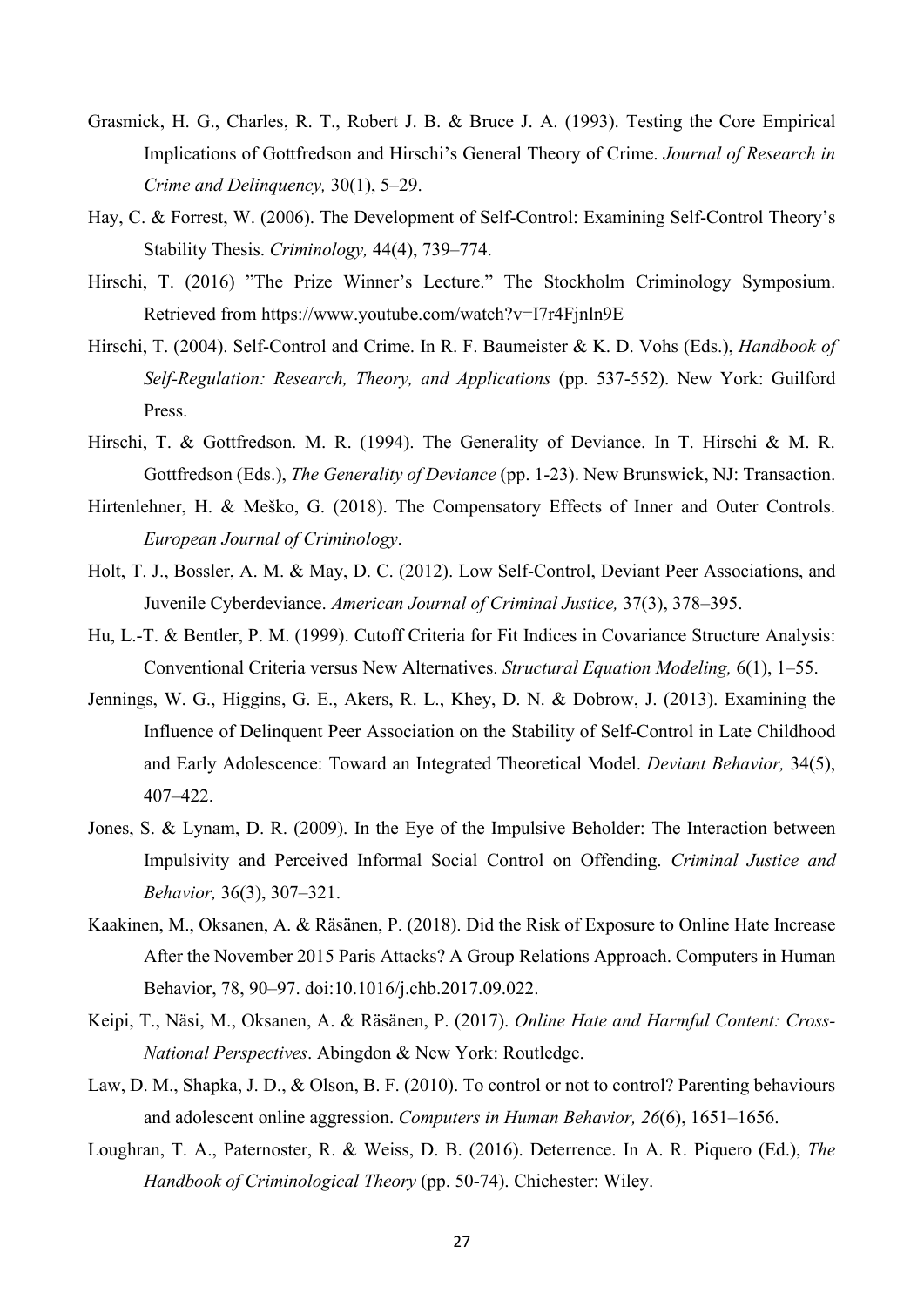- Marshall, I. H. & Enzmann, D. (2012). The Generalizability of Self-Control. In J. Junger-Tas, I.H. Marshall, D. Enzmann, M. Killias, M. Steketee, B. Gruszczynska (Eds.), *The Many Faces of Youth Crime* (285–328). New York: Springer.
- Maslowsky, J., Jager, J., and Hemken, D. (2015). Estimating and interpreting latent variable interactions: A tutorial for applying the latent moderated structural equations method. *International Journal of Behavioral Development*, *39*(1), 87–96.
- Meier, M. H., Slutske, W. S., Arndt, S., Cadoret, R. J. (2008). Impulsive and Callous Traits are More Strongly Associated with Delinquent Behavior in Higher Risk Neighborhoods among Boys and Girls. *Journal of Abnormal Psychology,* 117(2), 377–385.
- Moffitt, T. E. (1993). Life-Course-Persistent' and 'Adolescence-Limited' Anti- social Behavior: A Developmental Taxonomy. *Psychological Review,* 100(4), 674–701.
- Moon, B., McCluskey, J. D., McCluskey, C. P. (2010). A General Theory of Crime and Computer Crime: An Empirical Test. *Journal of Criminal Justice,* 38(4), 767–772.
- Muftić, L. R. & Updegrove, A. H. (2018). The Mediating Effect of Self-Control on Parenting and Delinquency: A Gendered Approach with a Multinational Sample. *International Journal of Offender Therapy and Comparative Criminology,* 62(10), 3058–3076.
- Muthén, L. K & Muthén, B. O. (1998–2012). *Mplus User's Guide* (7th ed.). Los Angeles, CA.
- Muthén, B. O., Muthén, L. K. & Asparouhov, T. (2016). *Regression and Mediation Analysis Using Mplus*. Los Angeles, CA.
- Nakhaie, M. R., Silverman, R. A. & LaGrande, T. C. (2000). Self-Control and Social Control: An Examination of Gender, Ethnicity, Class and Delinquency. *Canadian Journal of Sociology,* 25(1), 35-59.
- Ousey, G. & Wilcox, P. (2007). The Interaction of Antisocial Propensity and Life-Course Varying Predictors of Delinquent Behavior: Differences by Method of Estimation and Implications for Theory. *Criminology,* 45, 313–353.
- Paternoster, R. (2010). How Much Do We Really Know about Criminal Deterrence? *Journal of Criminal Law and Criminology,* 100, 765–824.
- Paternoster, R. & Bachman, R. (2013). Perceptual Deterrence Theory. In F. Cullen & Wilcox, P. (Eds.), *The Oxford Handbook of Criminological Theory* (649–671). Oxford: Oxford University Press.
- Peterson, J., & Densley, J. (2017). Cyber violence: What do we know and where do we go from here? Aggression and Violent Behavior, 34, 193–200.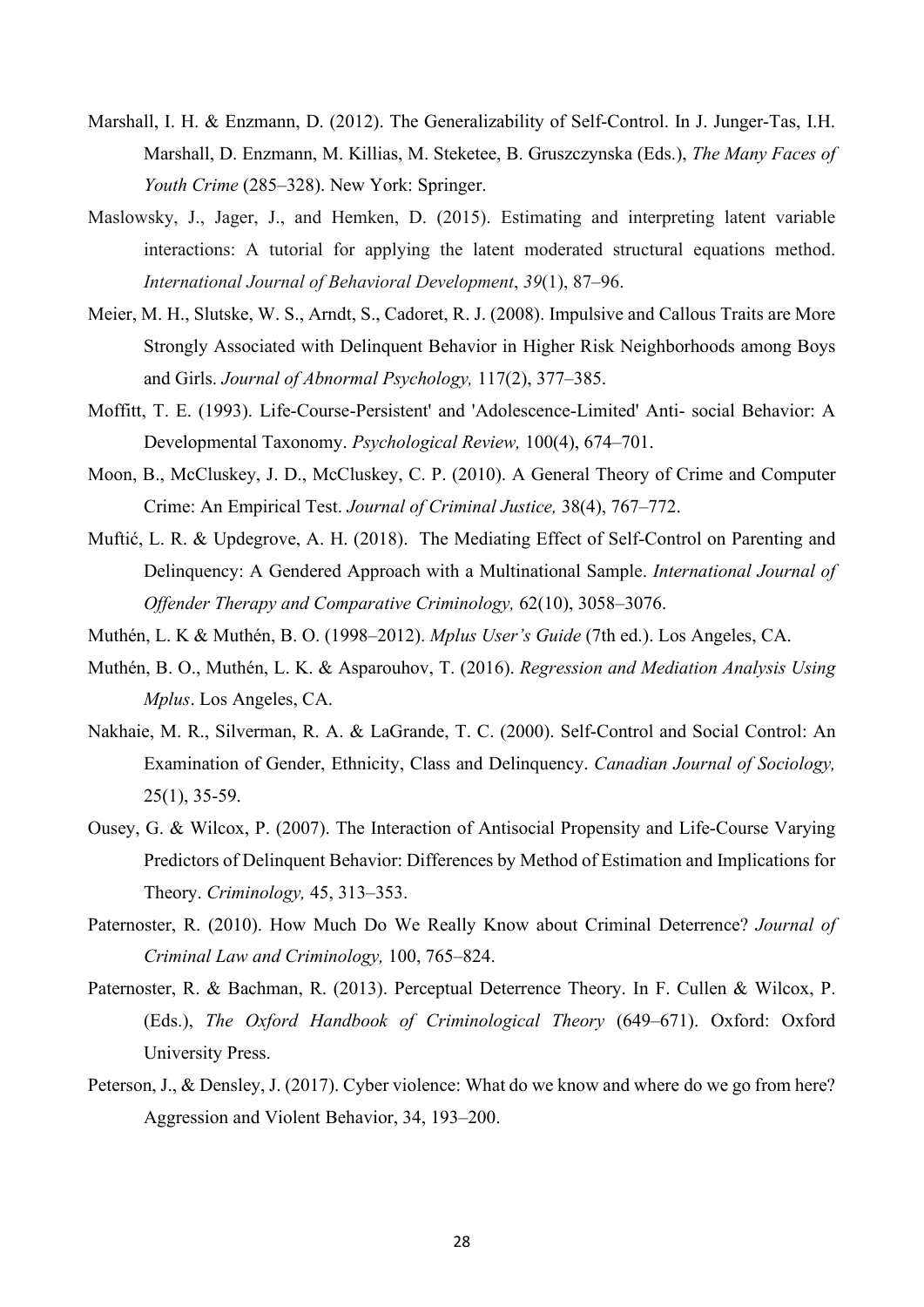- Piquero, A. R., Jennings, W. G. & Farrington, D. P. (2010). On the Malleability of Self-Control: Theoretical and Policy Implications Regarding A General Theory of Crime. *Justice Quarterly,* 27(6), 803–834.
- Piquero, A. R., Jennings, W. G., Diamond, B., Farrington, D. P., Tremblay, R. E., Welsh, B. C., & Gonzalez, J. M. R. (2016a). A meta-analysis update on the effects of early family/parent training programs on antisocial behavior and delinquency. *Journal of Experimental Criminology*, 12(2), 229-248.
- Piquero, A. R., Jennings, W. G., Farrington, D. P., Diamond, B. & Reingle Gonzales, J. (2016b) A meta-analysis update on the effectiveness of early self-control improvement programs to improve self-control and reduce delinquency. *Journal of Experimental Criminology,* 12(2), 249–264.
- Perrone, D., Sullivan, C. J., Pratt, T. C. & Margaryan, S. (2004). Parental Efficacy, Self-Control, and Delinquency: A Test of A General Theory of Crime on A Nationally Representative Sample of Youth. *International Journal of Offender Therapy and Comparative Criminology,* 48(3), 298–312.
- Pratt, T. C., Cullen, F. T. (2000). The Empirical Status of Gottfredson and Hirschi's General Theory of Crime: A Meta-Analysis. *Criminology,* 38(3), 931–964.
- Pratt, T. C., Cullen F. T., Blevins, K. R., Daigle, L. E. & Madensen, T. D. (2006). The Empirical Status of Deterrence Theory: A Meta-Analysis. In F. T. Cullen, J. P. Wright & K. R. Blevins (Eds.), *Taking Stock: The Status of Criminological Theory* (367–395). New Brunswick, NJ: Transaction.
- Pratt, T., Cullen, F. T., Sellers, C. S., Winfree, T. L., Madensen, T. D., Daigle, L. E., … Gau, J. M. (2010). The Empirical Status of Social Learning Theory: A Meta-Analysis. *Justice Quarterly,* 27, 765–802.
- Sampson, R. J. & Laub, J. H. (1993). *Crime in the Making: Pathways and Turning Points through Life*. Cambridge, MA: Harvard University Press.
- Sampson, R. J. & Laub, J. H. (2003). Life-Course Desisters? Trajectories of Crime Among Delinquent Boys Followed to Age 70. *Criminology,* 41, 301-339.
- Stattin, H. & Kerr, M. (2000). Parental monitoring: A reinterpretation. *Child Development*, 71, 1072- 1085.
- Turner, M. G. & Piquero, A. R. (2002). The Stability of Self-Control. *Journal of Criminal Justice,* 30, 457–471.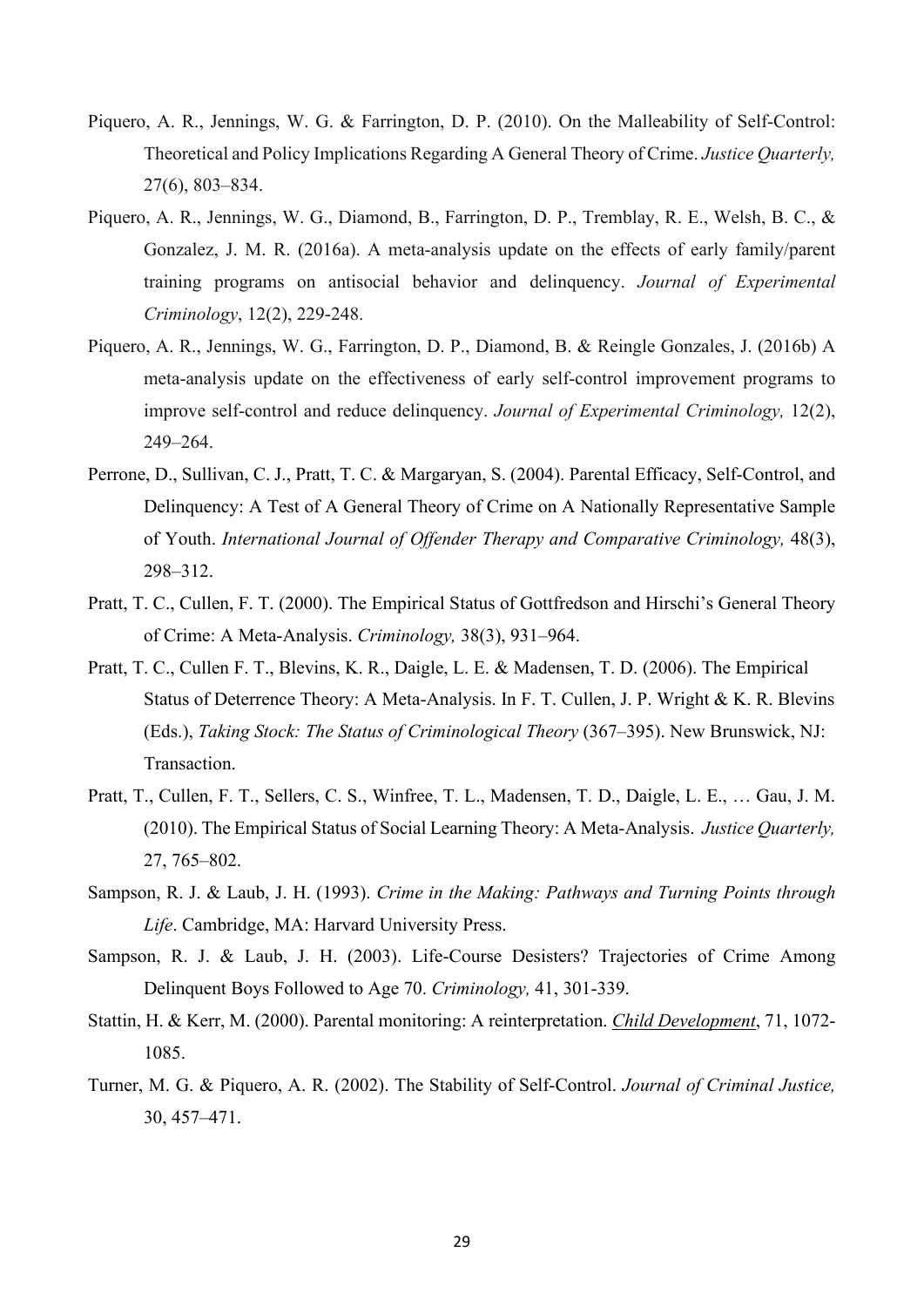- Unnever, J. D., Cullen, F. T. & Pratt, T. C. (2003). Parental Management, ADHD, and Delinquent Involvement: Reassessing Gottfredson and Hirschi's General Theory. *Justice Quarterly,* 20(3), 471–500.
- Vazsonyi, A. T. & Jiskrova, G. K. (2018). On the development of self-control and deviance from preschool to middle adolescence. Journal of *Criminal Justice,* 56, 60-69.
- Vazsonyi, A. T., Mikuska, J. & Kelley, E. L. (2017). It's Time: A Meta-Analysis on the Self-Control-Deviance Link. *Journal of Criminal Justice*, 48, 48–63.
- Vazsonyi, A. T., Roberts, J. W. & Huang, L. (2015): Why focusing on nurture made and still males sense: the biosocial development of self-control. In M. DeLisi, M. G. Vaughn (Eds.) The Routledge International Handbook of Biosocial Criminology. New York: Routledge, 263- 279.
- Vazsonyi, A. T., Machackova, H., Sevcikova, A., Smahel, D., & Cerna, A. (2012). Cyberbullying *in context:* Direct and indirect effects by low self-control across 25 European countries. *European Journal of Developmental Psychology*, 9, 210-227.
- Vazsonyi, A. T. & Belliston, L. M. (2007). The family  $\rightarrow$  Low self-control  $\rightarrow$  Deviance: A crosscultural and cross-national test of self-control theory. *Criminal Justice and Behavior,* 34, 505– 530.
- You, S. & Lim, S. A. (2016). Longitudinal Predictors of Cyberbullying Perpetration: Evidence from Korean Middle School Students. *Personality and Individual Differences,* 89, 172-176.
- Walters, Glenn D. (2017) Unsupervised Routine Activities as a Mediator of the Parental Knowledge– Delinquency Relationship. *Justice Quarterly,* 35(5), 871–894.
- Winfree, T. L., Taylor, T. J., He, N. & Esbensen, F.-A. (2006). Self-Control and Variability Over Time: Multivariate Results Using a 5-Year, Multisite Panel of Youths. *Crime and Delinquency,* 52, 253–286.
- Wikström, P.-O. (2008). Deterrence and Deterrence Experiences: Preventing Crime through The Threat of Punishment. In S. Shoham, O. Beck & M. Kett (Eds.), *International Handbook of Penology and Criminal Justice* (345–378). Boca Raton, FL: CRC Press.
- Wikström, P.-O. (2010). Explaining Crime as Moral Action. In S. Hitlin & S. Vaisey (Eds.), *Handbook of the Sociology of Morality* (211–240). New York: Springer.
- Wikström P.-O. (2014). Why Crime Happens: A Situational Action Theory. In G. Manzo (Ed.), *Analytical Sociology: Actions and Networks* (74–94). Chichester: Wiley.
- Willems, Y. E., Boesen, Ni., Li J.-B., Bartels, M. & Finkenauer, C. (2019). The Heritability of Self-Control: A Meta-Analysis. *Neuroscience & Biobehavioral Reviews,* 100, 324-334.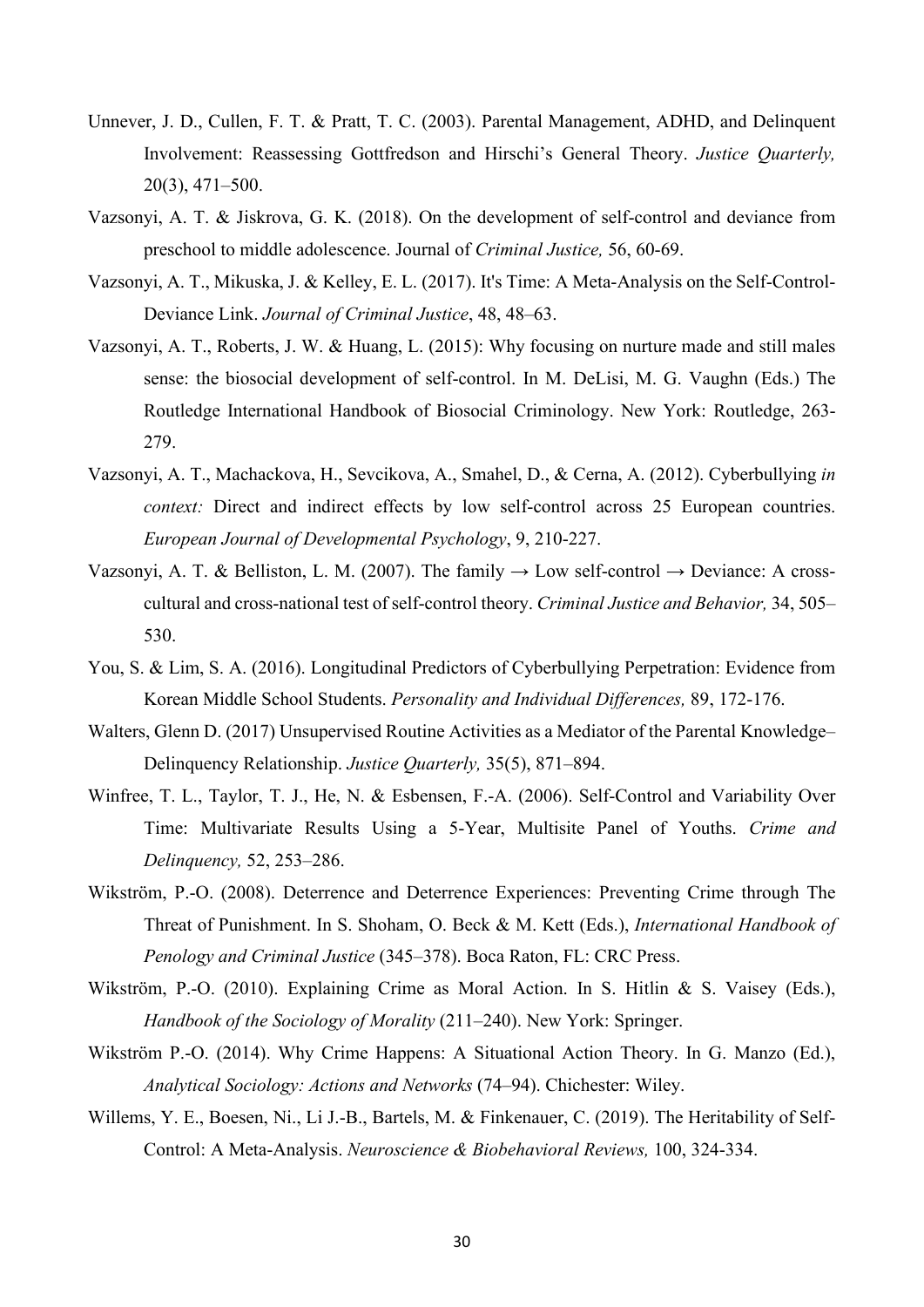- Wright, B. R., Caspi, A., Moffitt, T. E. & Paternoster, R. (2004). Does the Perceived Risk of Punishment Deter Criminally Prone Individuals? Rational Choice, Self-Control, and Crime. *Journal of Research in Crime and Delinquency,* 41, 180–213.
- Wright, B. R., Caspi A., Moffitt, T. E. & Silva, P. A. (2001). The Effects of Social Ties on Crime Vary by Criminal Propensity: A Life-Course Model of Interdependence. *Criminology,* 39, 321–351.
- Zych, I., Ortega-Ruiz, R., & Del Rey, R. (2015). Systematic review of theoretical studies on bullying and cyberbullying: Facts, knowledge, prevention, and intervention. Aggression and Violent Behavior, 23, 1-21.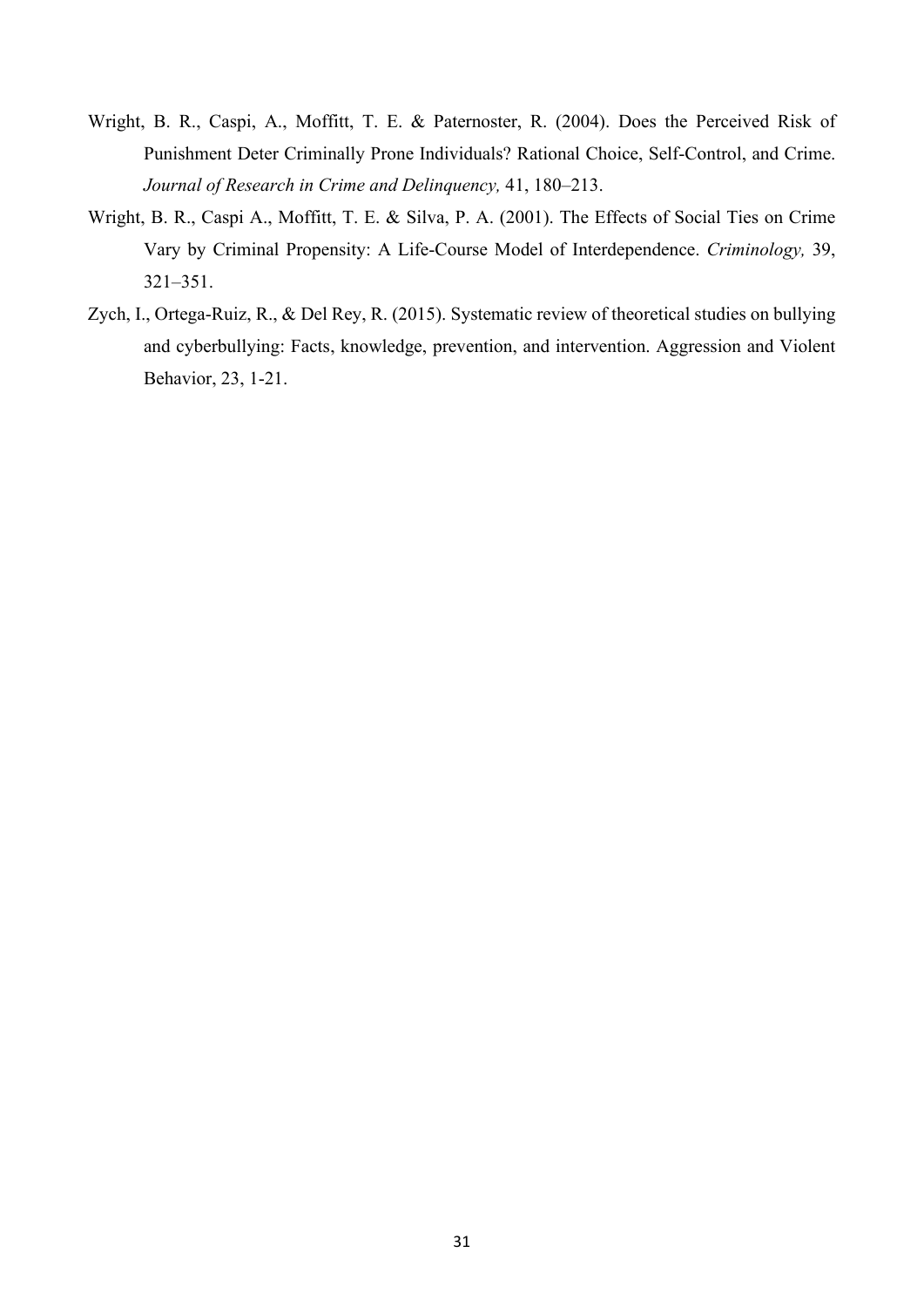# **FIGURE 1.** Mediation model.

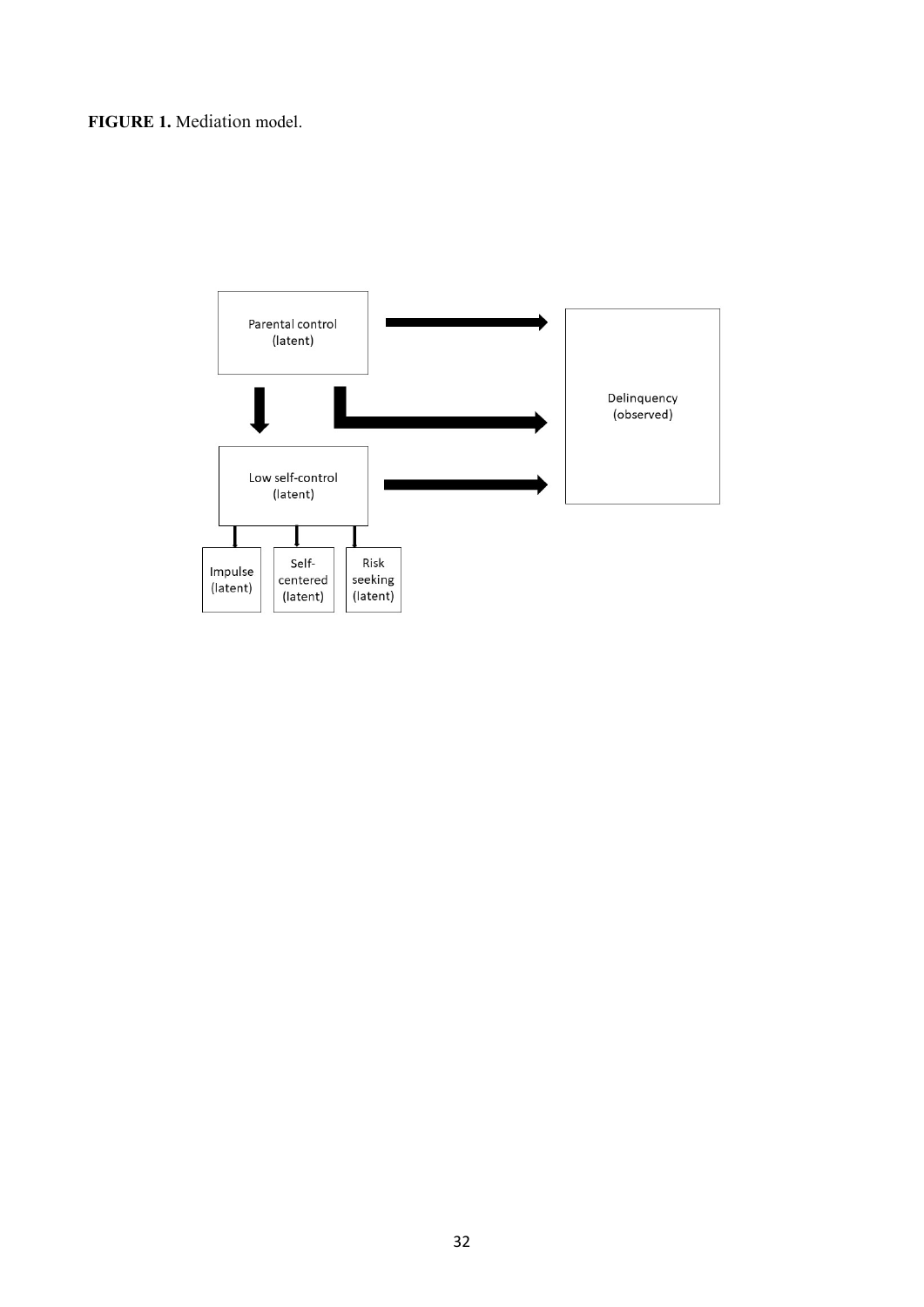**FIGURE 2.** Moderated mediation model.

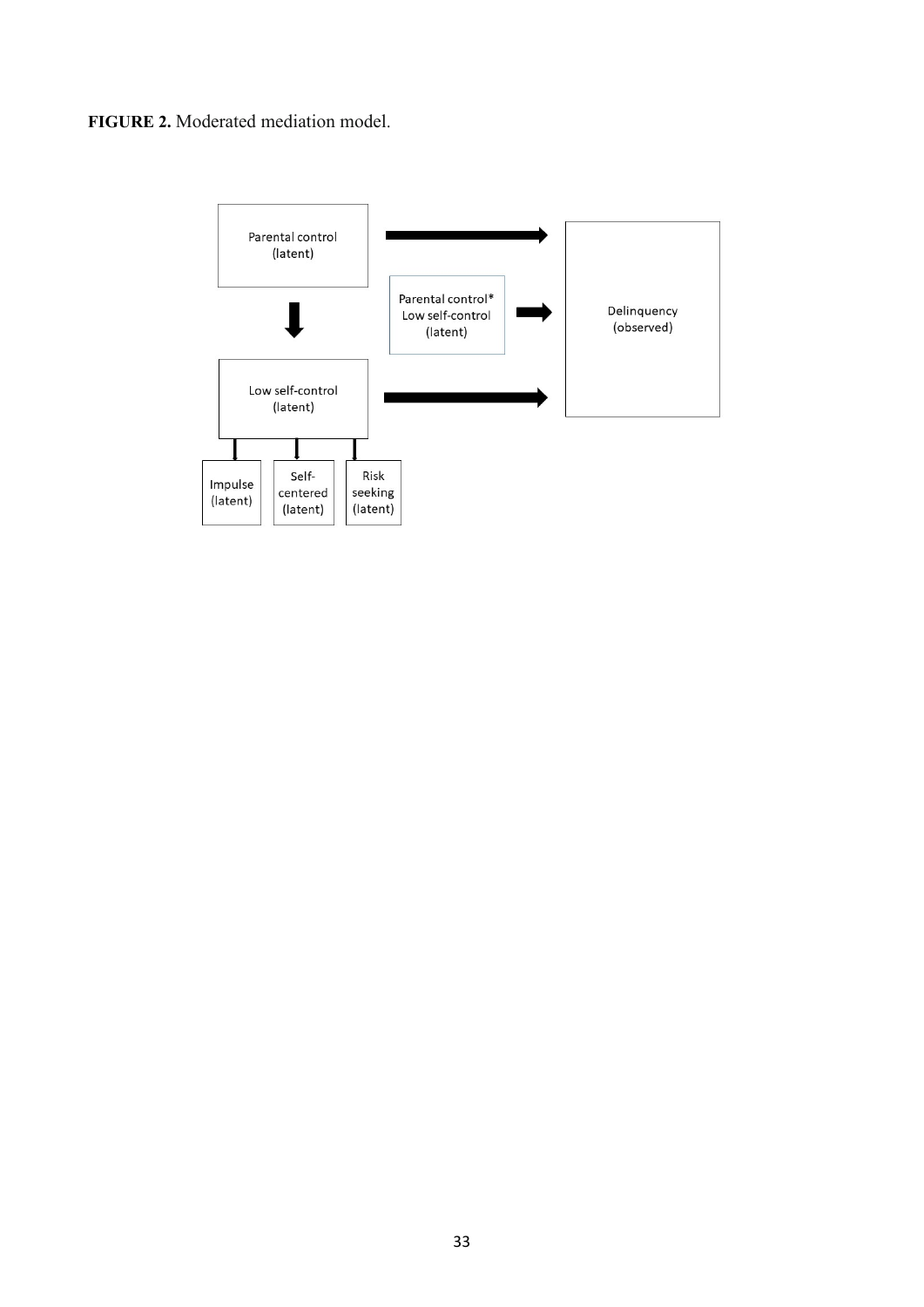**FIGURE 3.** The associations between the main study variables in the mediation model for offline/online delinquency.



*Note*: The figure includes standardized coefficients for the offline / online models.

\*\*\*  $p < .001$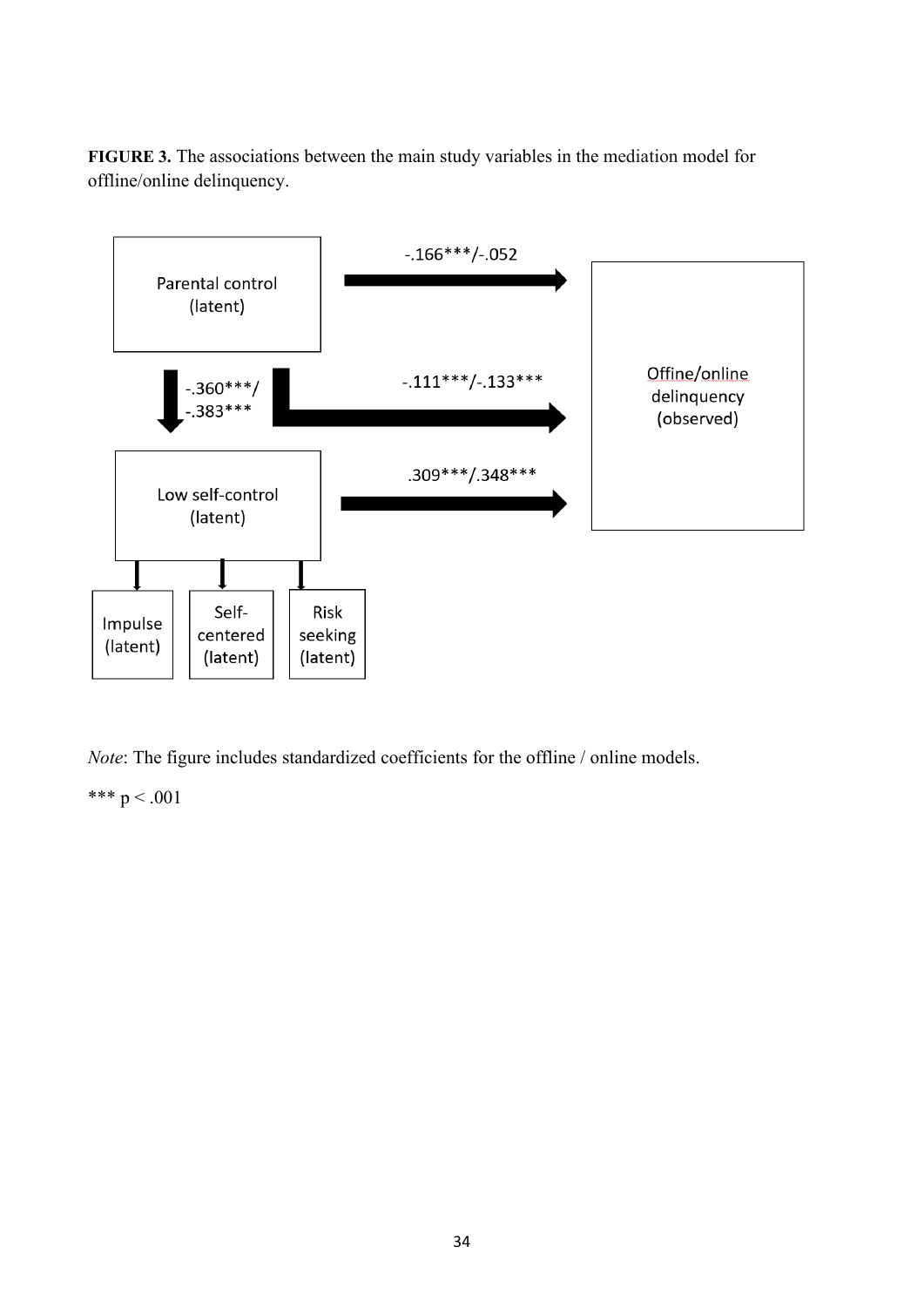**FIGURE 4.** The associations between the main study variables in the moderated mediation model for offline/online delinquency.



*Note*: The figure includes standardized coefficients for the offline / online models.

\*\*\*  $p < .001$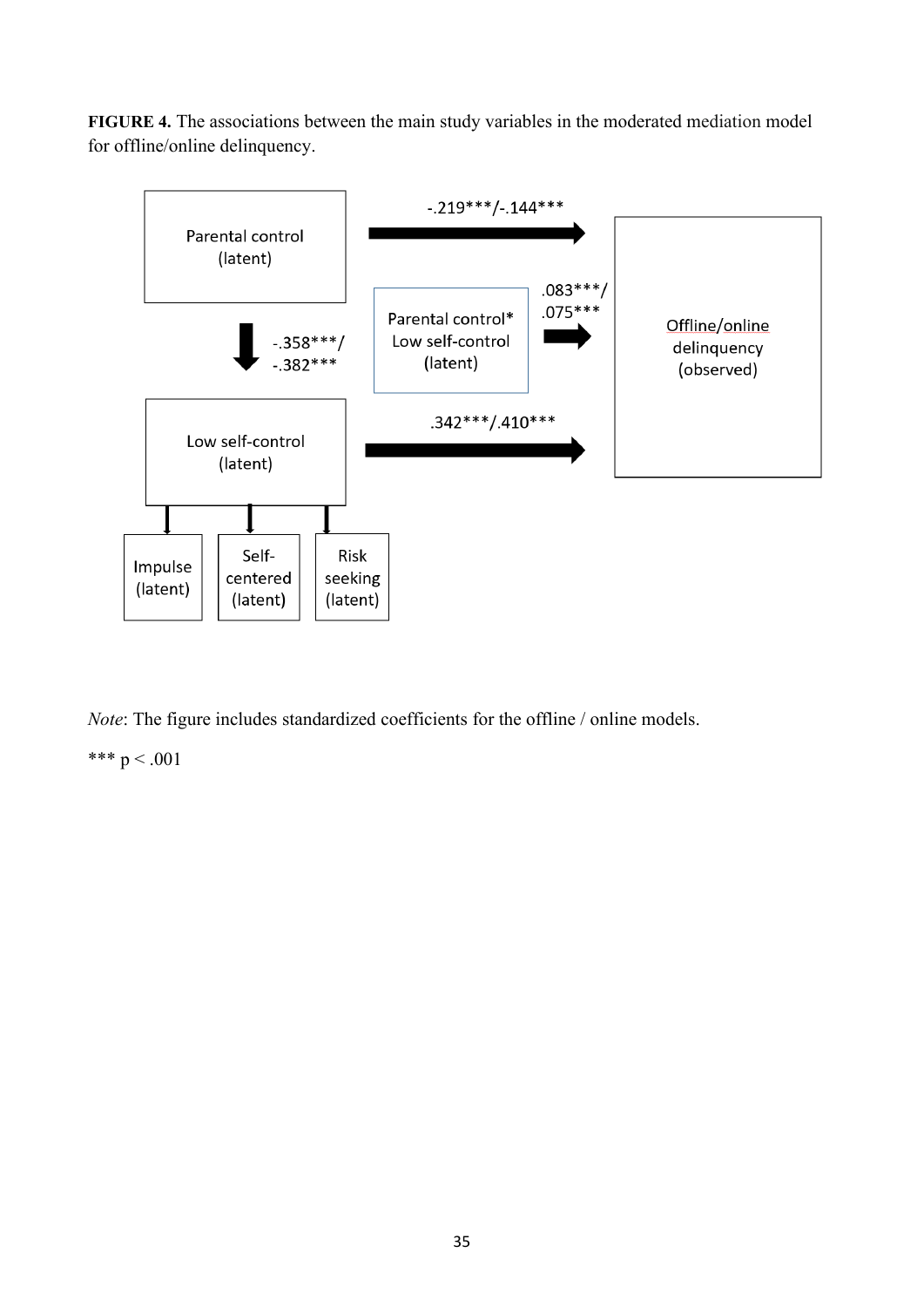

**FIGURE 5**. Interaction of parental control and self-control predicting offline delinquency.

*Note*: Vertical axis refers to offline delinquency. The dashed line represents low parental control and the solid line represents high parental control. The figure includes standardized estimates. *SD* = standard deviation.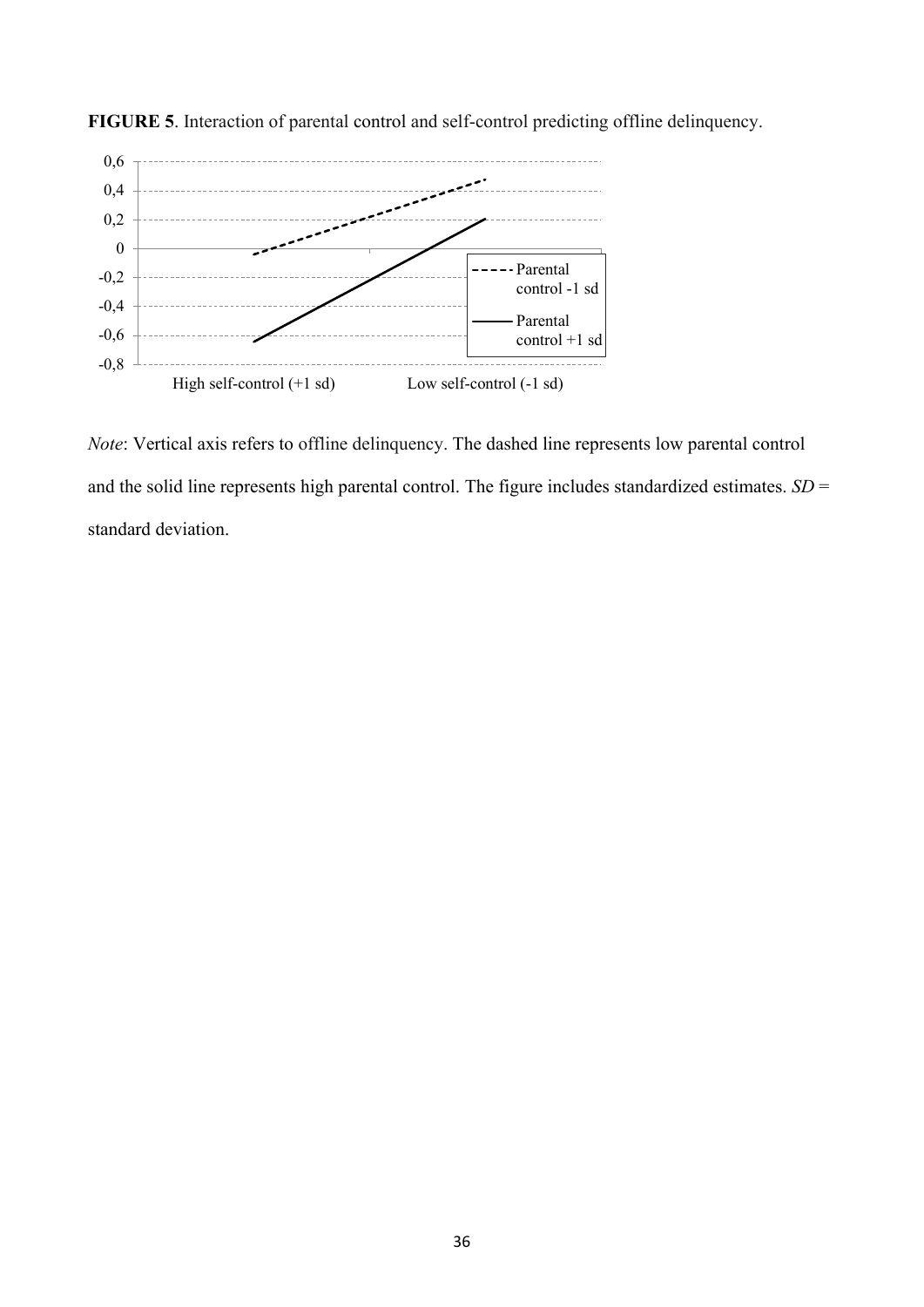

**FIGURE 6**. Interaction of parental control and self-control predicting online delinquency.

*Note*: Vertical axis refers to online delinquency. The dashed line represents low parental control and the solid line represents high parental control. The figure includes standardized estimates. *SD* = standard deviation.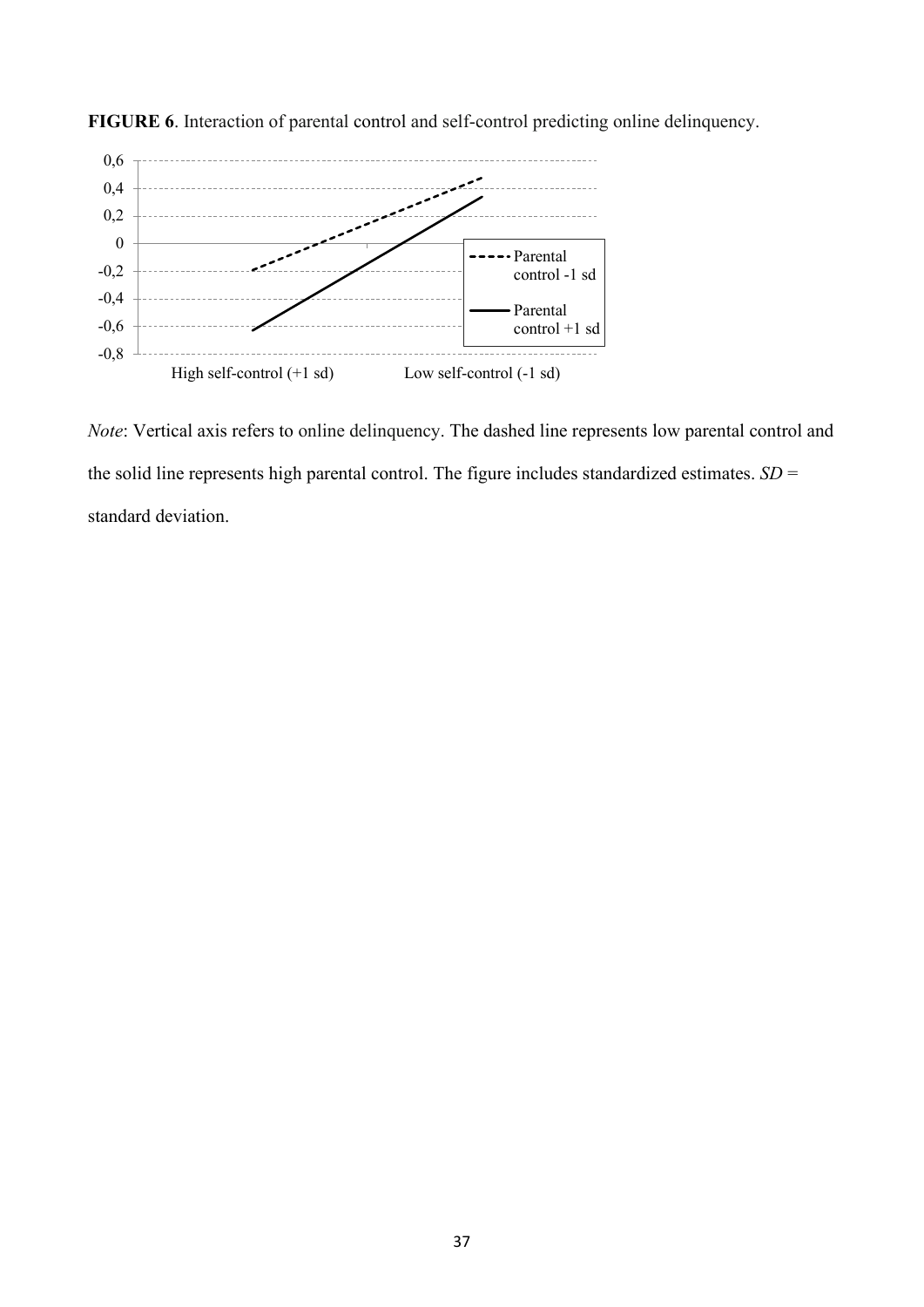# **TABLE 1.** Descriptive Statistics

|                                      | <b>Full sample</b><br>$(max n=6,061)$ |       |                  |                |                |         |  |  |
|--------------------------------------|---------------------------------------|-------|------------------|----------------|----------------|---------|--|--|
|                                      | $%$ or<br>Mean                        | (SD)  |                  |                | Range          | Valid n |  |  |
| Delinquency (dependent) <sup>1</sup> |                                       |       |                  |                |                |         |  |  |
| None                                 | 83.5%                                 |       | $\theta$         | $\sim$         | $\overline{3}$ | 5,061   |  |  |
| Only offline                         | 9.6%                                  |       | $\overline{0}$   | $\sim 100$     | 3              | 581     |  |  |
| Only online                          | 2.9%                                  |       | $0 -$            |                | 3              | 175     |  |  |
| Both                                 | $4.0\%$                               |       | $\Omega$         |                | 3              | 244     |  |  |
| <b>Independent variables</b>         |                                       |       |                  |                |                |         |  |  |
| Low self-control $(a=0.88)$          | 18.5                                  | (5.1) |                  |                | $1 - 36$       | 5,939   |  |  |
| Parental control ( $\alpha$ =0.78)   | 24.0                                  | (4.1) | $6 -$            |                | 30             | 6,024   |  |  |
| <b>Control variables</b>             |                                       |       |                  |                |                |         |  |  |
| Risky routine activities $(a=0.79)$  | 10.6                                  | (3.9) | $\boldsymbol{0}$ |                | $-25$          | 5,986   |  |  |
| Internet use                         | 3.3                                   | (1.1) | $\mathbf{0}$     | $-5$           |                | 5,988   |  |  |
| Male gender                          | 49%                                   |       | $\Omega$         | $\sim$         | $\mathbf{1}$   | 6,061   |  |  |
| Nuclear family                       | 65%                                   |       | $\theta$         |                | $\overline{1}$ | 6,061   |  |  |
| Immigrant family <sup>2</sup>        | 12%                                   |       | $\theta$         | $\overline{a}$ | $\mathbf{1}$   | 6,061   |  |  |

 $<sup>1</sup>$  For the analysis two variables were created based on this variable: offline delinquency/none and online</sup> delinquency/none. Those included in both categories were excluded from the analysis.<br><sup>2</sup> At least one of the parents born abroad.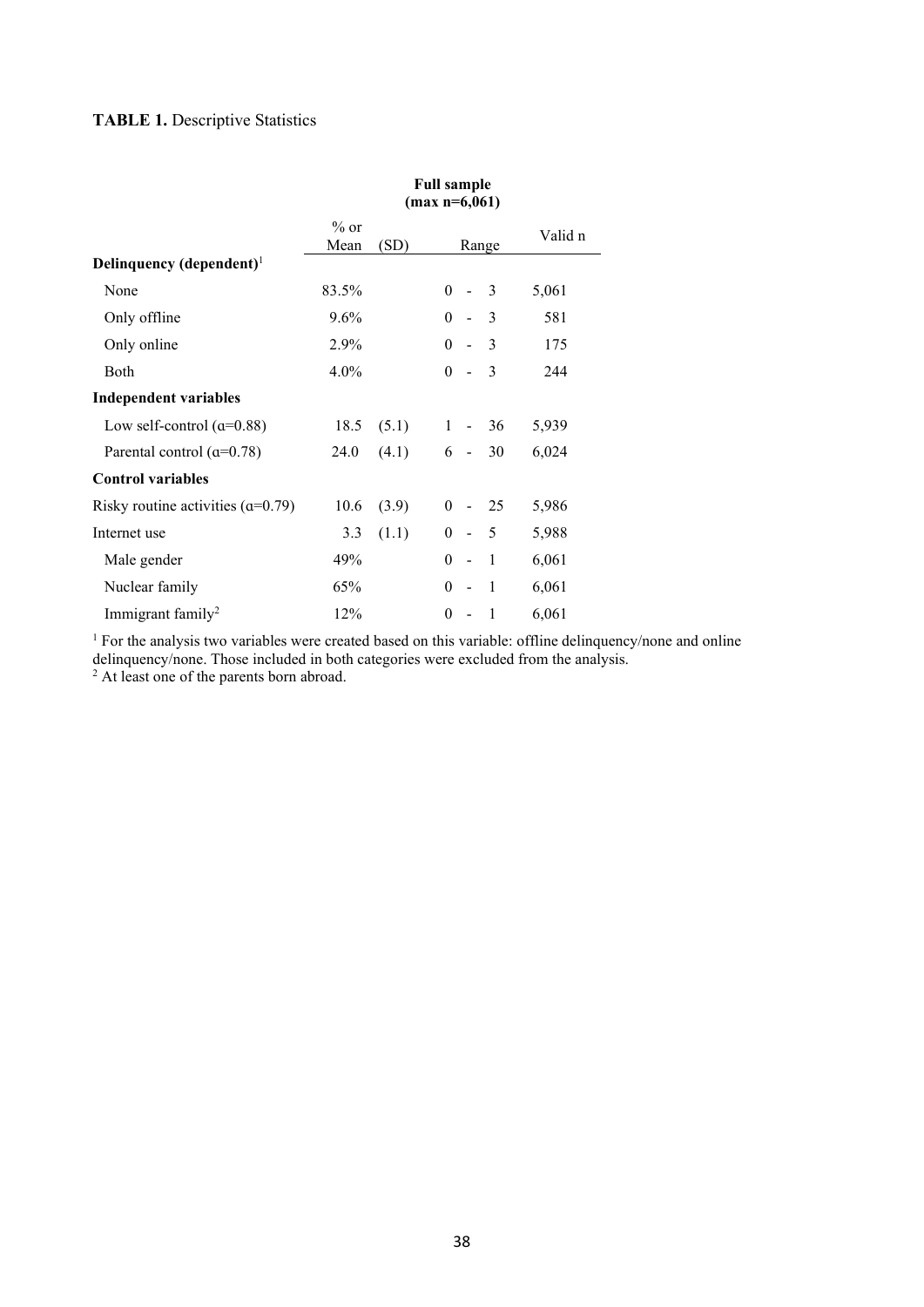**TABLE 2.** Bivariate Correlations of offline delinquency and independent variables

|                             | (1)   | (Z)    | (3)   | 4 |
|-----------------------------|-------|--------|-------|---|
| 1. Offline delinquency      |       |        |       |   |
| 2. Low self-control         | .15   |        |       |   |
| 3. Risky routine activities | .20   | .45    |       |   |
| 4. Parental control         | $-13$ | $-.07$ | $-12$ |   |

*Notes*: Pearson correlation coefficients, bold indicates  $p < .05$ .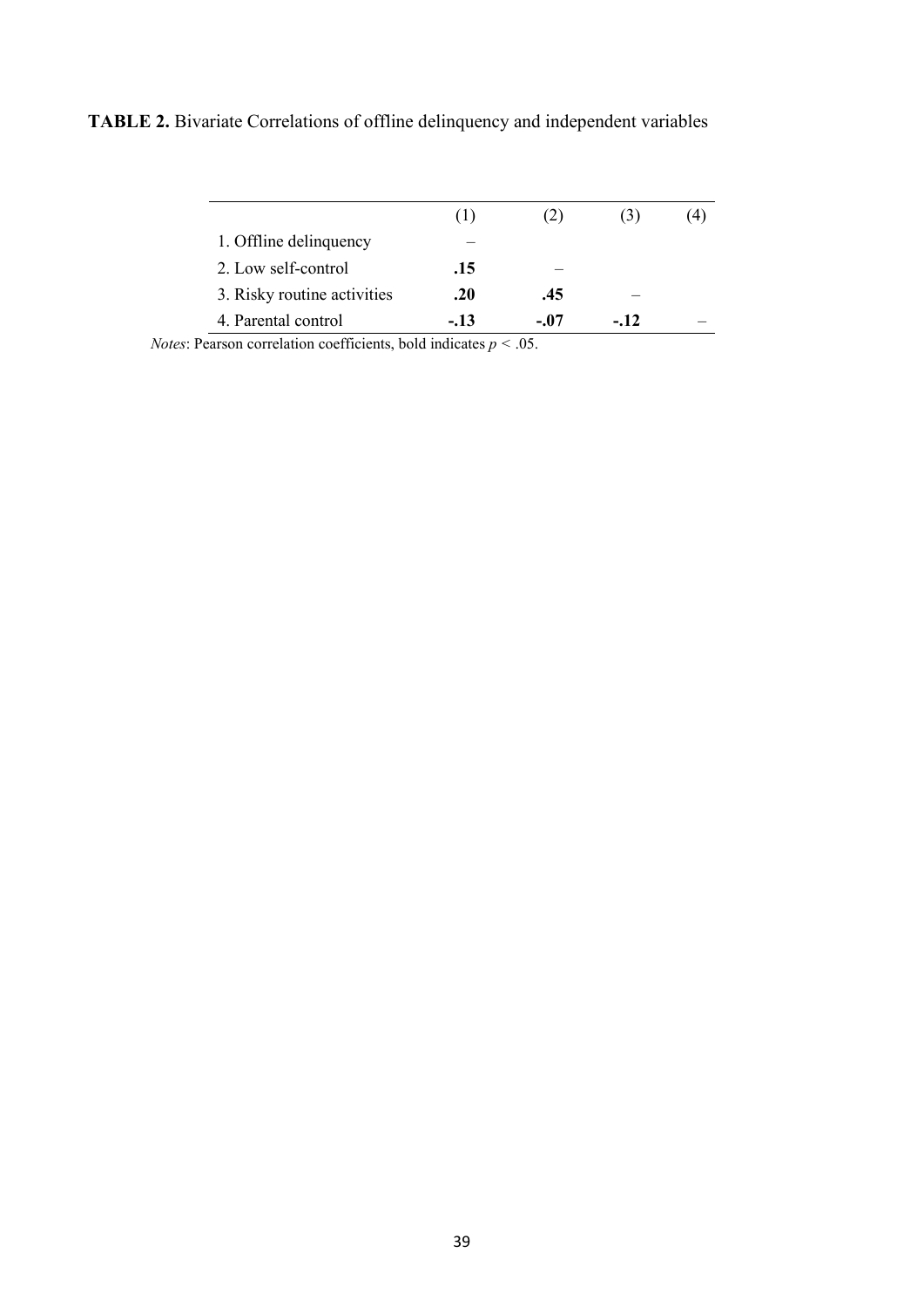| <b>TABLE 3.</b> Bivariate Correlations of online delinquency and independent variables |  |
|----------------------------------------------------------------------------------------|--|
|----------------------------------------------------------------------------------------|--|

|                             | (1)    | (2)    | (3)    | 4 |
|-----------------------------|--------|--------|--------|---|
| 1. Online delinquency       |        |        |        |   |
| 2. Low self-control         | .09    |        |        |   |
| 3. Risky routine activities | .05    | .22    |        |   |
| 4. Parental control         | $-.04$ | $-.07$ | $-.20$ |   |

*Notes*: Pearson correlation coefficients, bold indicates  $p < .05$ .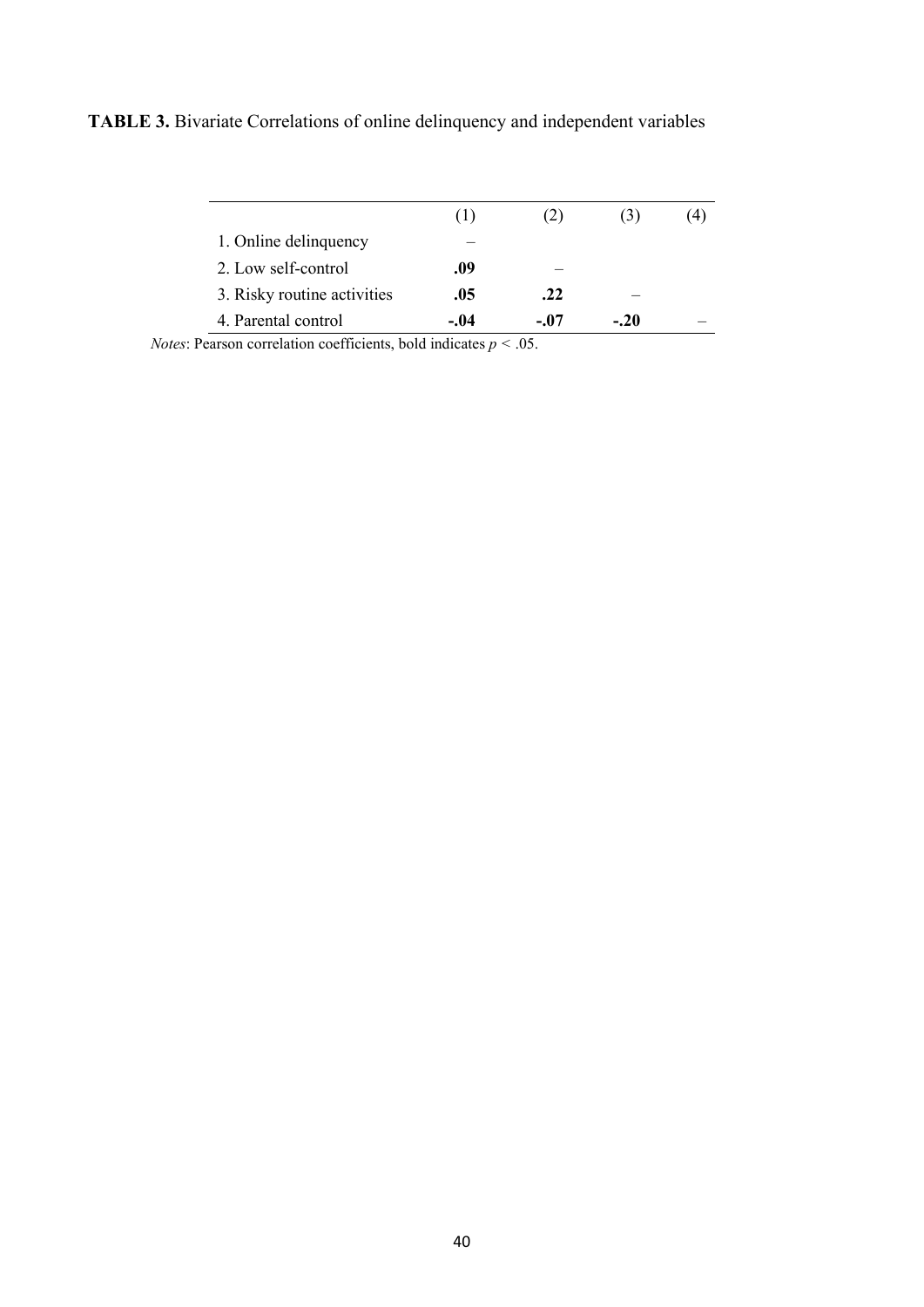|                              |            | SE   | $p$ -value | $h^*$   | SE   |  |
|------------------------------|------------|------|------------|---------|------|--|
| Parental control             | $-0.118**$ | .041 | .004       | $-.086$ | .030 |  |
| Low self-control             | $0.408*$   | .166 | .014       | .164    | .040 |  |
| Risky routines activities    | $0.291**$  | .039 | .000       | .244    | .033 |  |
| Male gender                  | $0.377**$  | .047 | .000       | .189    | .023 |  |
| Non-nuclear family structure | $-0.102*$  | .045 | .022       | $-.049$ | .021 |  |
| Immigrant background         | $0.230**$  | .062 | .000       | .075    | .020 |  |
|                              |            |      |            |         |      |  |

**TABLE 4.** The associations of parental control and low self-control on offline delinquency in mediation model with control variables

 $\frac{6}{1}$   $\times$  0.05; \*\* p < .01